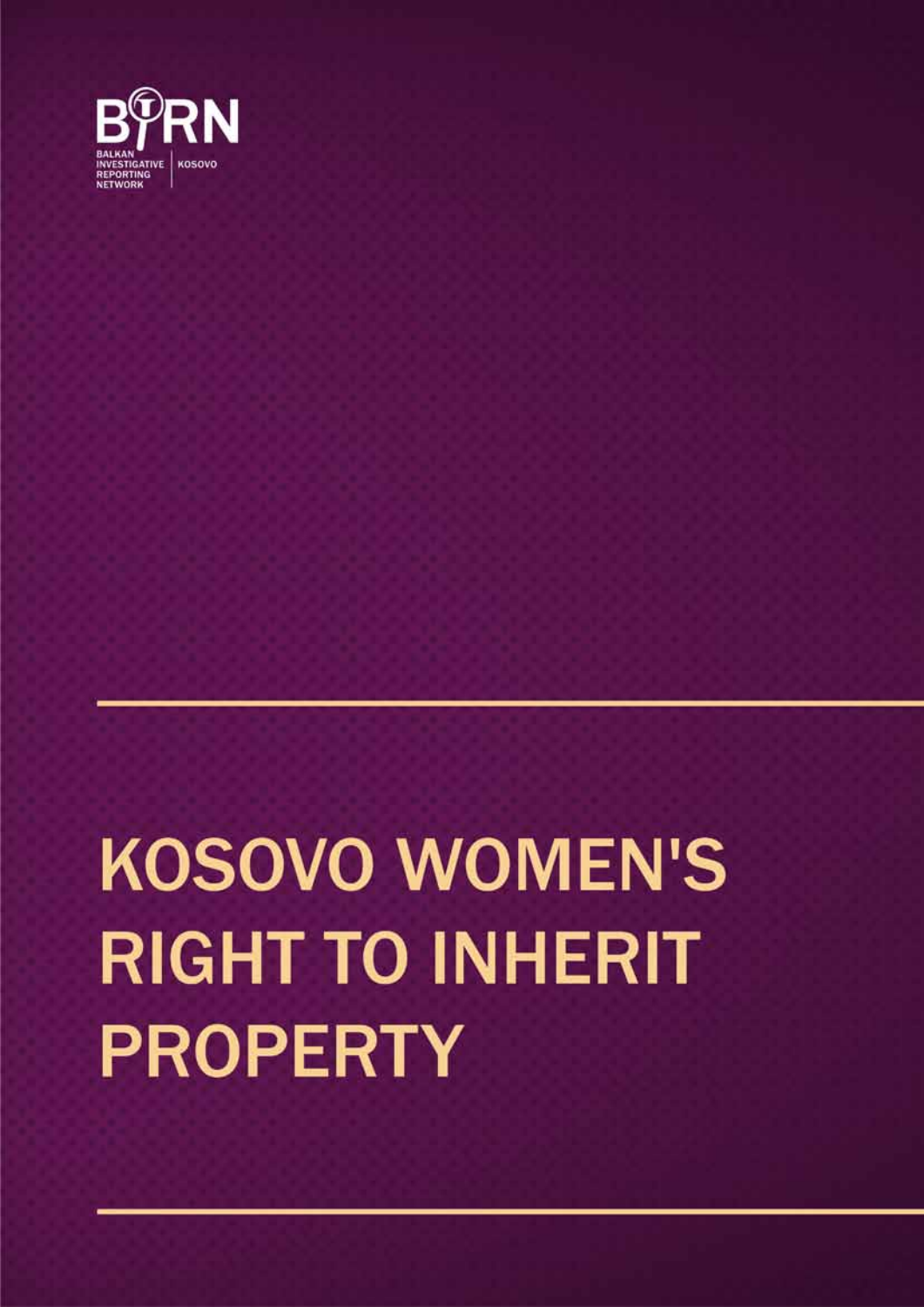"This report is made possible by the generous support of the American people through the United States Agency for International Development (USAID). The contents are the responsibility of the Balkan Investigative Reporting Network and do not necessarily reflect the views of USAID or the United States Government.".

#### **AUTHOR:**

Rron Gjinovci

**EDITOR:** Kreshnik Gashi

#### **MONITORS:**

Adelina Ahmeti Paulina Nushi Qëndresa Mustafa Petrit Kryeziu Naim Krasniqi Qazim Hasanaj Lekë Muqaj Armend Zenelaj Behar Mustafa Labinot Leposhtica Skender Govori **Taulant Rracai** Liridon Rama

Published by:



© Balkan Investigative Reporting Network, Prishtina, July 2016

All rights reserved. No part of this publication may be reproduced or transmitted in any form or by any mean without permission. Contract the administrative office of the Balkan Investigative Reporting Network for such requests.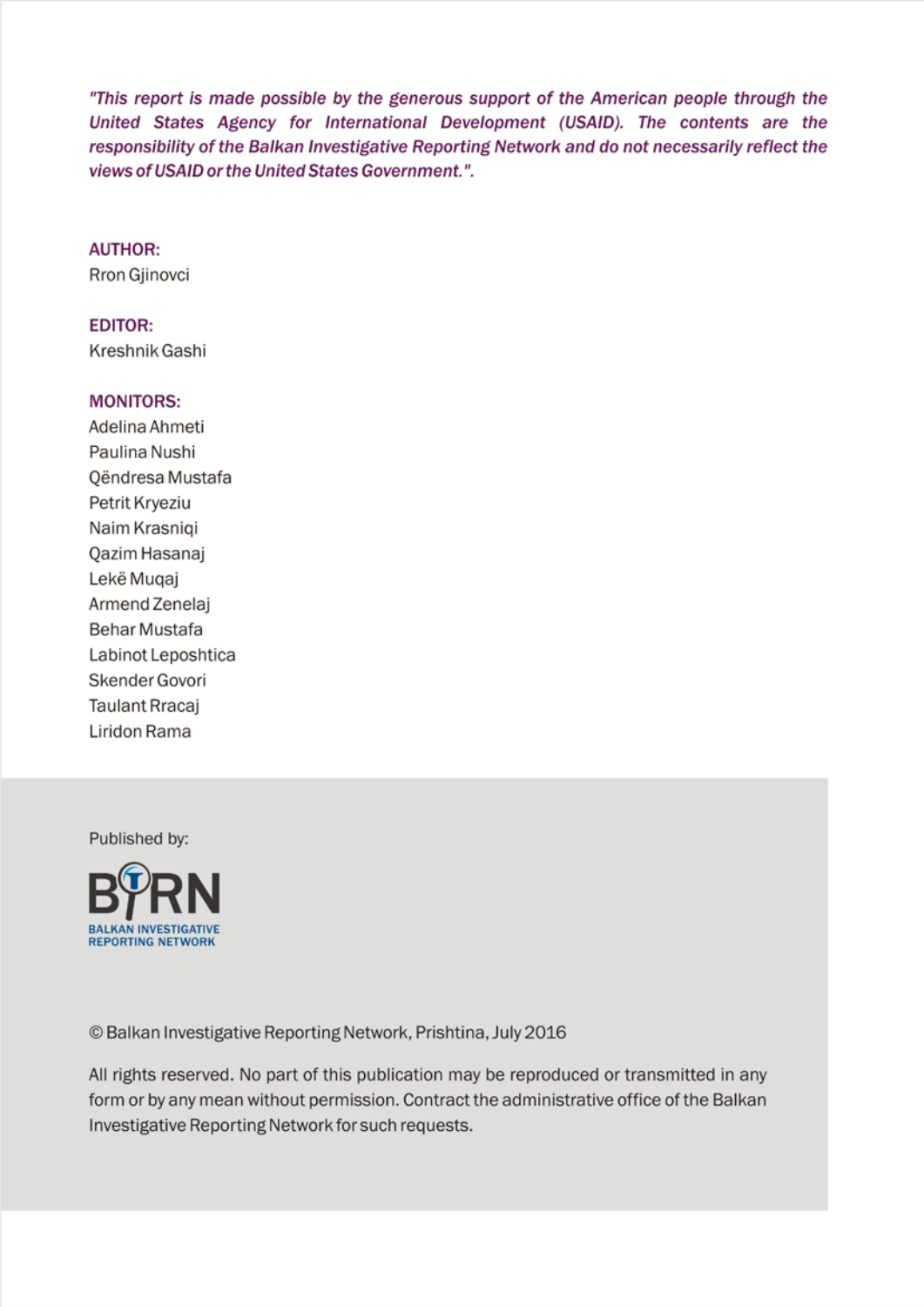# KOSOVO WOMEN'S RIGHT TO INHERIT PROPERTY

July 2016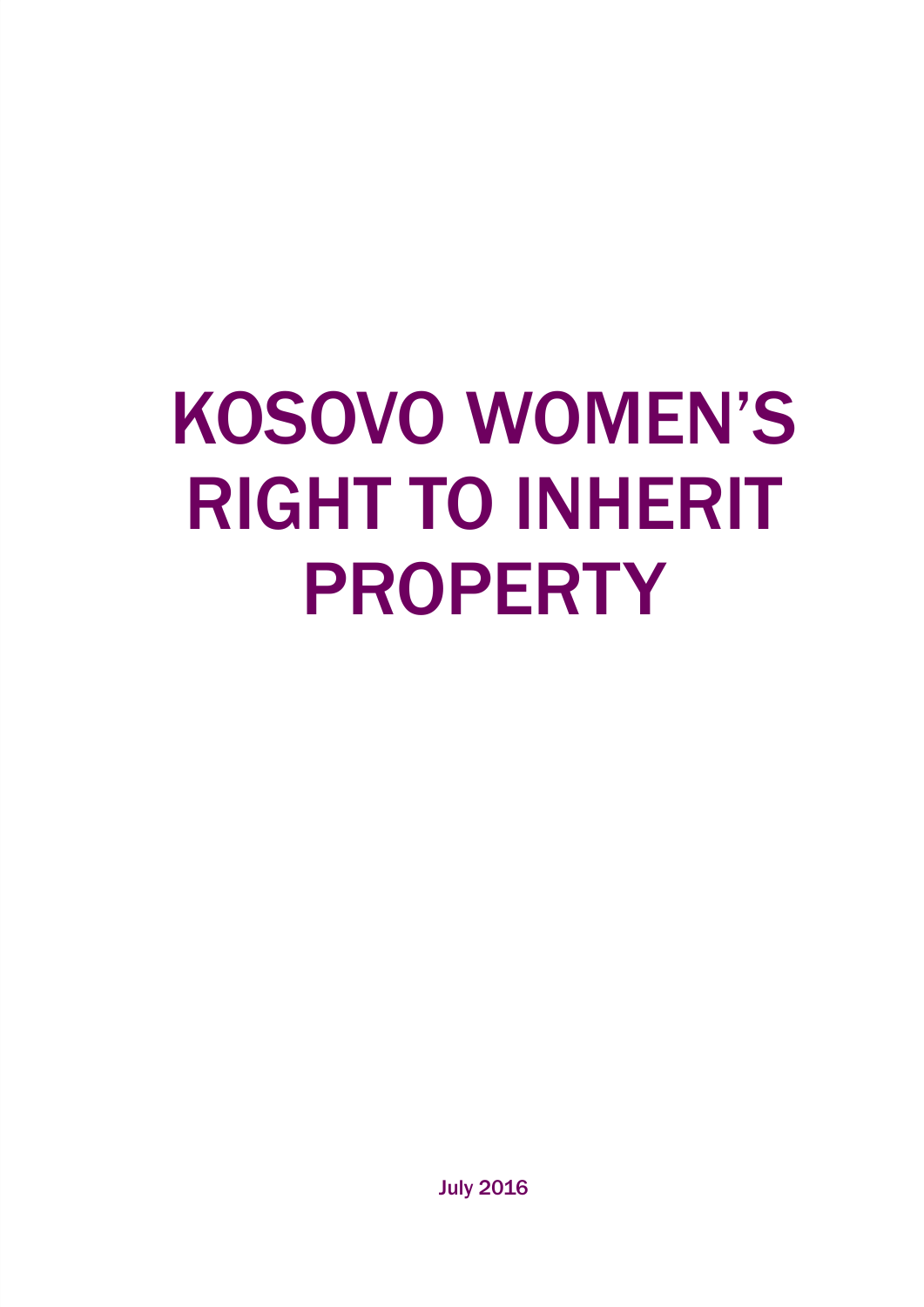# Content

05 INTRODUCTION
16

06

### **Methodology**

07

#### **The right to inherit**

Rights guaranteed by the Constitution

Inheritance rights foreseen by law

Cases of exclusion of women from inheritance

#### **Customary law on division of inheritance for women** 09

Influence of the Kanun on the mentality of the people today

Customs related to women and inheritance in other communities

Commonalities of communities related to womens inheritance

**Islamic tradition in dividing inheritance for** 

Two hypothetical cases

**and uncertainty**

towards amendmentse

**Institutional problems** 

Ministry of Justice are working

**women**

12

14

#### **Short comparison of the legal framework: Kosovo-Albania-Macedonia**

Which institution divides inheritance?

What is the order of heirs?

How can one inherit?

Is renouncing inheritance allowed?

#### **Short comparison of the legal framework: Croatia-Slovenia-Kosovo** 17

Which institution divides inheritance?

What is the order of heirs?

How can one inherit?

Is renouncing inheritance allowed?

18

22

#### **Shyhrete Berisha's case**

Do individuals living in non-marital relations inherit?

#### **Conclusions** 20

#### **Recommendations**  21

On the legal framework

On the empancipation of the society

**References**

Duration of procedures as an

obstacle to symbolically implement this right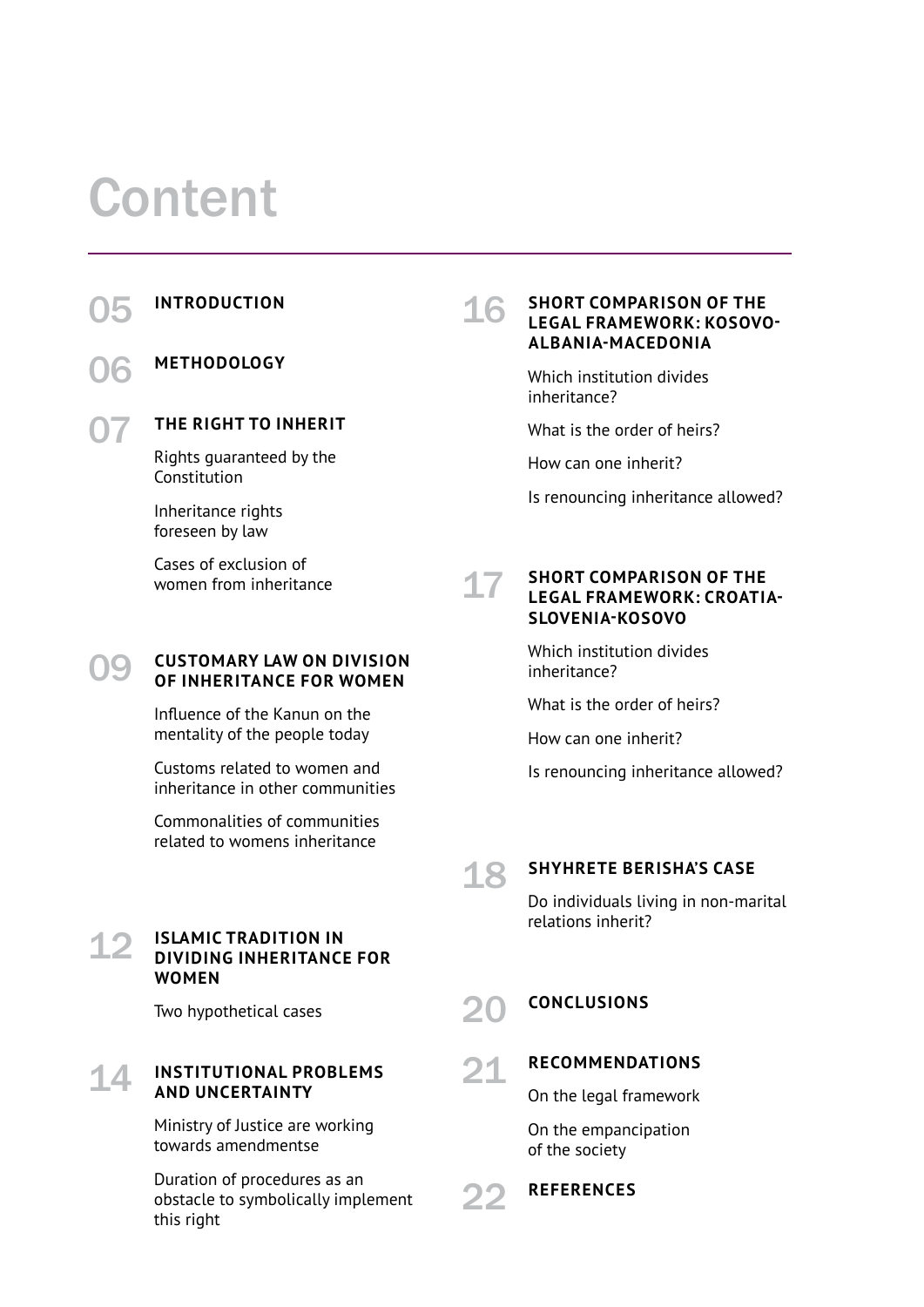# Introduction

This analysis has been conducted with the purpose of presenting a picture of the major problems when it comes to the implementation of the right of inheritance of women. According to recent data in Kosovo, only 16% (see Table 1) of real estate is registered as a property of women<sup>1</sup>.

In Kosovo, equal rights in general, and particularly the right to inheritance are guaranteed with the Constitution of the Republic of Kosovo, Law on Out of Contentious Procedure and the Law on Contested Procedure.

Despite the legal framework being in place, the popular tradition of dividing the riches is based in customary rights, such as Lekë Dukagjini's Kanun, or less commonly on the inheritance rights according to Sharia law in Islam, which are mostly implemented when dividing the inheritance amongst the heirs. This leeway allowed by the law enables settlements between the parties or the possibility to renounce inheritance, parties are "to come to an accord" among themselves, in line with Kanun rules or other similar rules from the patriarchal traditions in Kosovo.

Additionally, this research contains short comparisons with the legal framework of neighbouring countries which result in concrete recommendations. Comparisons with Albania and Macedonia, as well as Croatia and Slovenia, which Kosovo once shared the same constitutional spirit, during Yugoslav times, but are now part of the European Union, to which Kosovo aspires to become a member.

This publication also provides concrete recommendations on the interventions that must be made in order to improve the situation when it comes to increasing the number of claims for inheritance by female heirs and the implementation of this right in the near future.



#### **Table 1. – Percentage of property registered in the name of women in the countries surrounding Kosovo**

1 "Project on Real Estate and Cadastre – Recap Annual Customer Satisfaction – Second Phase" http://www.kca-ks.org/documents/10179/319567/ang.pdf/3f4bf6ff-7ba4-46ee-8d17-b0e0cb3d7a2d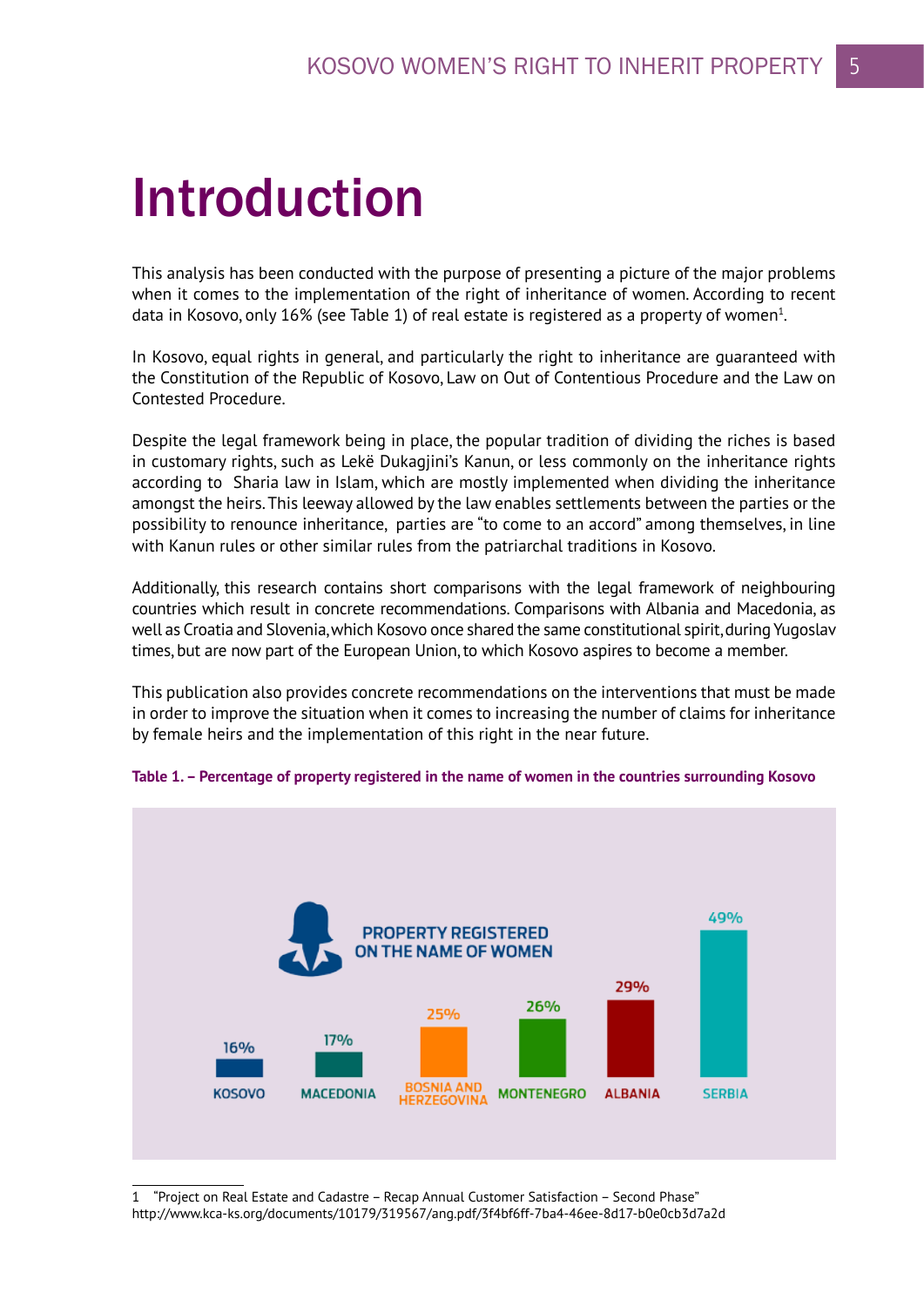# Methodology

The research for this analysis has been done with qualitative methods.

Firstly, reports published until now in Albanian and English (up to April 1st 2016) have been reviewed. The reports reviewed will be noted during the elaborations of the topics and subtopics in this analysis. Part of this review also include the Kanun of Lekë Dukagjini, for the traditional regulations of the property inheritance as well as the Islamic Inheritance Rights, keeping in mind that part of the Kosovo population exercises Islam on a daily basis, not simply as a belief but to some extent also as a lifestyle.

Journalistic articles reporting on violations of the inheritance rights in property pertaining to women have also been reviewed.

In addition, interviews have been conducted with judges of contested and out-contentious procedure, notary officials, experts on inheritance rights in the Islamic Community of Kosovo, women activists who are currently working on raising the awareness of women to seek their inheritance, as well as journalists who have worked on the issues elaborated in this analysis.

A special meeting was held with participants including representatives of civil society in Kosovo working on the issues in this publication, and judges, lawyers and journalists who have followed similar matters.

Overall, 66 officials were contacted and interviewed either individually or in groups of professionals in one of the fields mentioned above. Articles, televised programmes and interviews conducted by BIRN have also been taken into account. The televised programmes, articles and interviews published were prepared with judges, lawyers, notary officials, municipal officials, community elders (Pleqnar: A person elected as a community leader to deal with village's contests), pedagogues, professors, representatives of civil society and members of the parliament etc.

A comparison between national customary rights and with the religious tradition has also been conducted. A comparison amongst the legal framework of neighbouring countries of Kosovo with Macedonia and Albania, and with Croatia and Slovenia as current EU member states but that have had a similar past in terms of societal and state organization during Yugoslav times.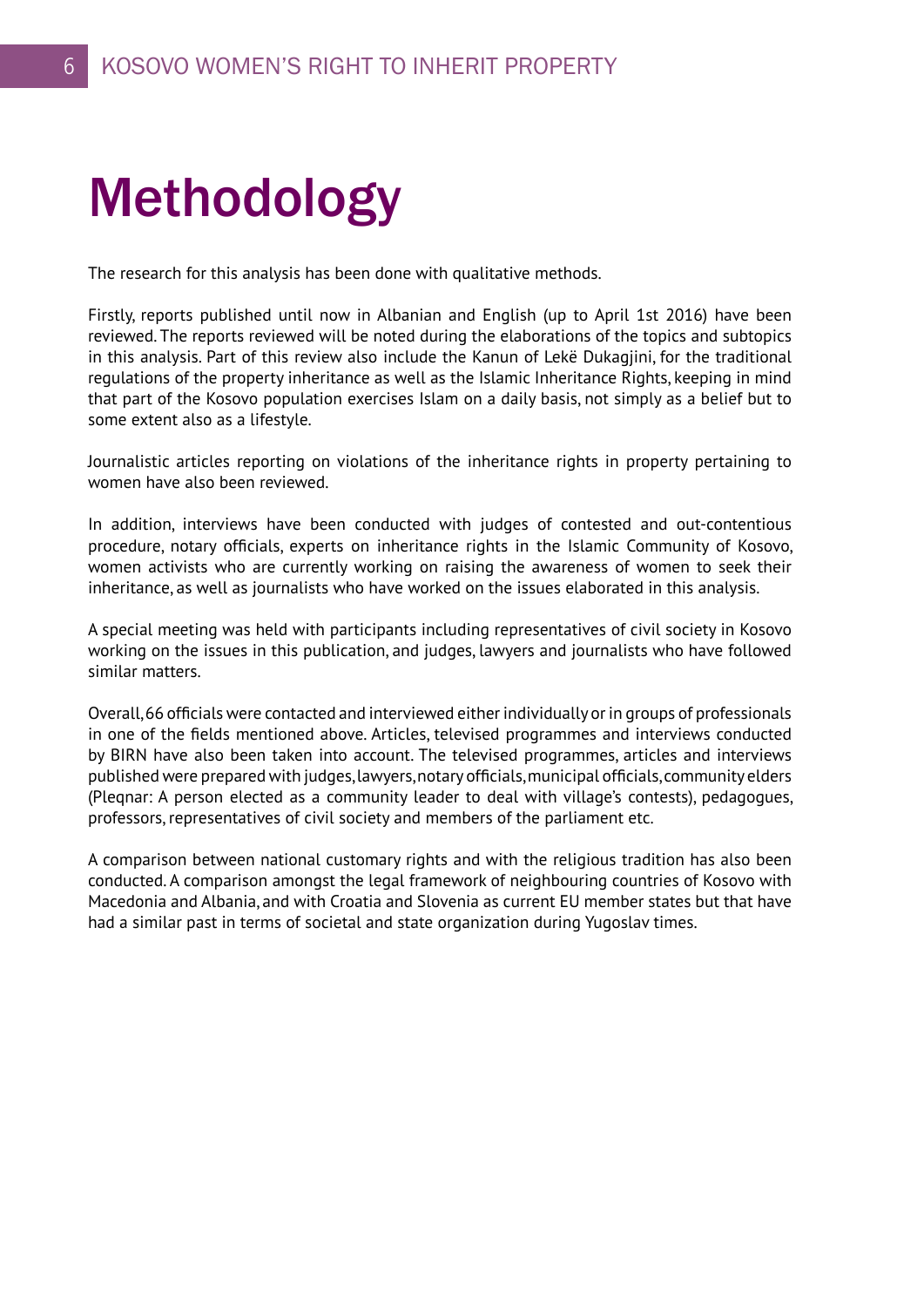# The right to inherit

*The right to inheritance in Kosovo is guaranteed by the Constitution of the Republic of Kosovo. Although a part of the population in Kosovo has functioned by following the tradition which means that wealth was verbally divided by the head of the family (decedent), and not based on the principles of equality but rather the free will of the decedent, or when the inheritance was not divided by the decedent then it was divided solely by male heirs while not including women. Also, another means of inheritance division is the one foreseen by the Islamic right, which also includes female heirs in its provisions.* 

### *Rights guaranteed by the Constitution*

The Kosovo Constitution has determined the role of women and men in the society as equal and has prevented discrimination by sanctioning it through special articles or through the adoption of international conventions mentioned in the Constitution.

Article 7, point 2, directly speaks about gender equality as a fundamental value of democracy in Kosovo.

"The Republic of Kosovo ensures gender equality as a fundamental value for the democratic development of the society, providing equal opportunities for both female and male participation in the political, economic, social, cultural and other areas of societal life."  $2$ 

Additionally, Article 22, while taking upon Kosovo the guarantee of rights according to international conventions and instruments, the Constitution notes the Convention on the Elimination of All Forms of Discrimination Against Women. "Human rights and fundamental freedoms guaranteed by the following international agreements and instruments are guaranteed by this Constitution, are directly applicable in the Republic of Kosovo and, in the case of conflict, have priority over provisions of laws and other acts of public institutions."3

As seen from this, it may be concluded that the possibility for any law or other institutional act to violate human rights or exercise discrimination foreseen in the conventions mentioned has been excluded by the Constitution of the Republic of Kosovo.

### *Inheritance rights foreseen by law*

Law on Inheritance defines the process of inheritance as starting with the death of a physical person as foreseen in Article 4, paragraph 1. 4

<sup>2</sup> Constitution of the Republic of Kosovo

<sup>3</sup> Constitution of the Republic of Kosovo

<sup>4</sup> Article 4.1. of the Law on Inheritance "It is inherited due to the death and at the moment of the death of a physical person" http://www.kuvendikosoves.org/common/docs/ligjet/2004\_26\_al.pdf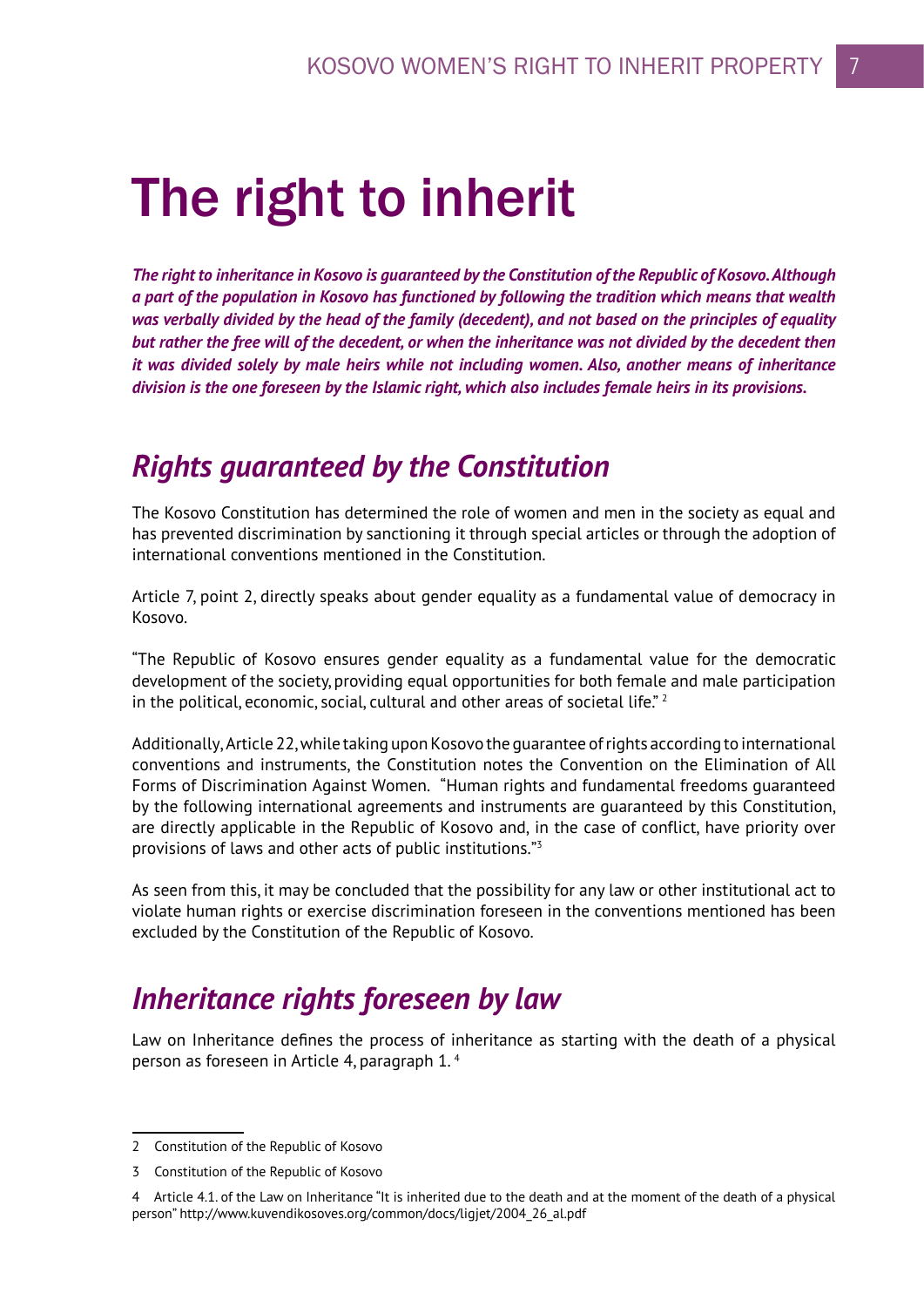This law defines division of inheritance amongst members of the family without excluding heirs based on gender in Article 3, paragraph 1. 5

Priority heirs according to the order defined by the Law on Inheritance are spouses and children of the decedent. In this context, the spouse (even extramarital spouse subject to fulfilment of presumptions of validation of the marriage) and the daughters of the decedent are considered in the first rank inheritance, equal to other heirs of this rank.

Furthermore, the Law on Inheritance in Kosovo has foreseen the possibility of renouncement of inheritance in chapter II of the Law on Inheritance in Kosovo in article 130, article 1, where it is stipulated "130.1 The heir may renounce the inheritance with a statement made to the court, until the inheritance proceedings are completed", which in practice happens very often by women – a fact concluded by the interviewees of this research.

## *Cases of exclusion of women from inheritance*

Selections of BIRN interviewees have mentioned cases where male heirs don't present female heirs at all during the compilation of the proof of death. However, cases have also been reported where male heirs have been hidden from the inheritance.<sup>6</sup>

Judges and notary officials' interviewed by BIRN with regards to this specific research say that they haven't had experiences with families who have tried to hide heirs.

"During my experience I have not encountered any case of attempts to hide heirs [female], as this would force me to initiate another case with criminal consequences for those hiding them." – said Drita Rexhaj, judge of the out of contentious procedure in Prishtina, interviewed by BIRN.

The notary official, Fatmir Halimi from Gjilan has had similar experiences, he said "In my office, but also according to the information we have from the Chamber of Notaries [of Kosovo], we don't have knowledge of any court case until today (civil or criminal) concerning this matter".

Also, the official of the Supreme Court of Kosova, Antigona Uka, in an official communication on June 7 2016, confirmed that "The Supreme Court hasn't had any complaints in this regard".

Nevertheless, the proof of death is a document foreseen to be issued by the municipality. In this proof, apart from personal data about the deceased, the potential heirs of his/hers are also provided. The court itself can also compile this proof, through a verdict that confirms the death of the decedent.

But, in many cases, it has resulted with citizens not going to the municipality to register the death of their relative, a procedure that requires the whole family to be there with all the relevant certificates.

Drita Rexhaj, a judge dealing with out of contentious procedure cases in Prishtina, interviewed on March 30 2016, confirmed that she never received a death certificate from the municipality. According to the interviewed judge, in all cases it was necessary to issue a decision on the death, based on testimonies brought to the court by the parties in the judicial review.

<sup>5 &</sup>quot;All physical persons under the same conditions are equal in inheritance."

<sup>6</sup> Televised programme "Falsifying of inheritance" broadcasted in "Justice in Kosovo" on February 10, 2013 - https:// www.youtube.com/watch?v=881nya1Kv8U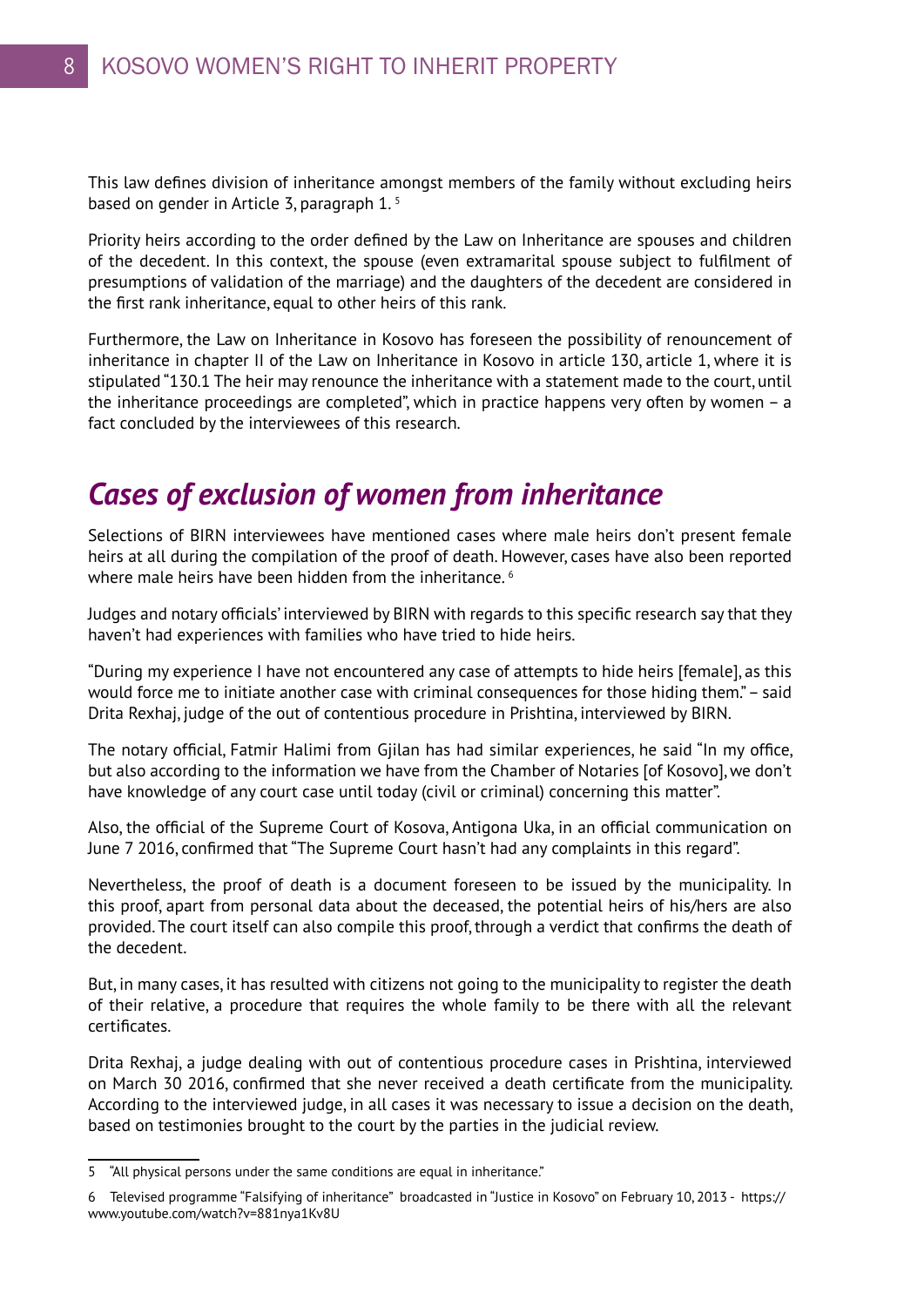Rexhaj explained that special attention should be paid to witnesses, and explains that when older people are asked about their children, there is a tendency for them to only declare their sons. "For example, when the witness is an elderly woman and I ask her about the number of children, if she has 2 sons and 3 daughters, she answers that she has two children. When I repeat myself and clarify that I also mean how many daughters, she confirms them" – explains Rexhaj.

If the definition of heirs would be done automatically through the death certificate then the possibility of hiding heirs would decrease.

Verification of data in order to compile a proof of death takes a long time and the procedure is lengthy. This is particularly important regarding the court hearings when proof is brought and the judge may require additional data, which may take a longer time and a few more hearings. This may discourage the involved parties to continue with the court case.

# Customary law on division of inheritance for women

*Considering that only 16% of all registered land owners in Kosovo are women, it is evident that the enforcement of the Law for Inheritance in Kosovo and the rights defined by the Constitution of the Republic of Kosovo are not even remotely satisfied.*

*To understand the reason behind this, we must consult the Kanun of Lekë Dukagjini, a set of Albanian traditional laws that forms the basis of the spirit of Kosovar customs.*

*The Kanun deems the role of women in inheritance as negative and completely denies them the right of inheritance both from their families and their spouses: "Article 20 The inheritance of Albanian women"*

*Albanian women will neither be granted inheritance from their own house nor from their spouse's, - the Kanun sees a woman as redundant in the house. Her parents will not think of the dowry or of anything else that pertains to their daughter; he who decides to wed her will take care of her. The parents of the man who decides to marry the woman will worry about everything that is necessary for her wedding." 7*

*By considering women as "redundant" in the house, the Kanun grants women rights that are only to do with fulfilling the customary ceremony on her marriage day.*

<sup>7</sup> The Kanun of Lekë Dukagjini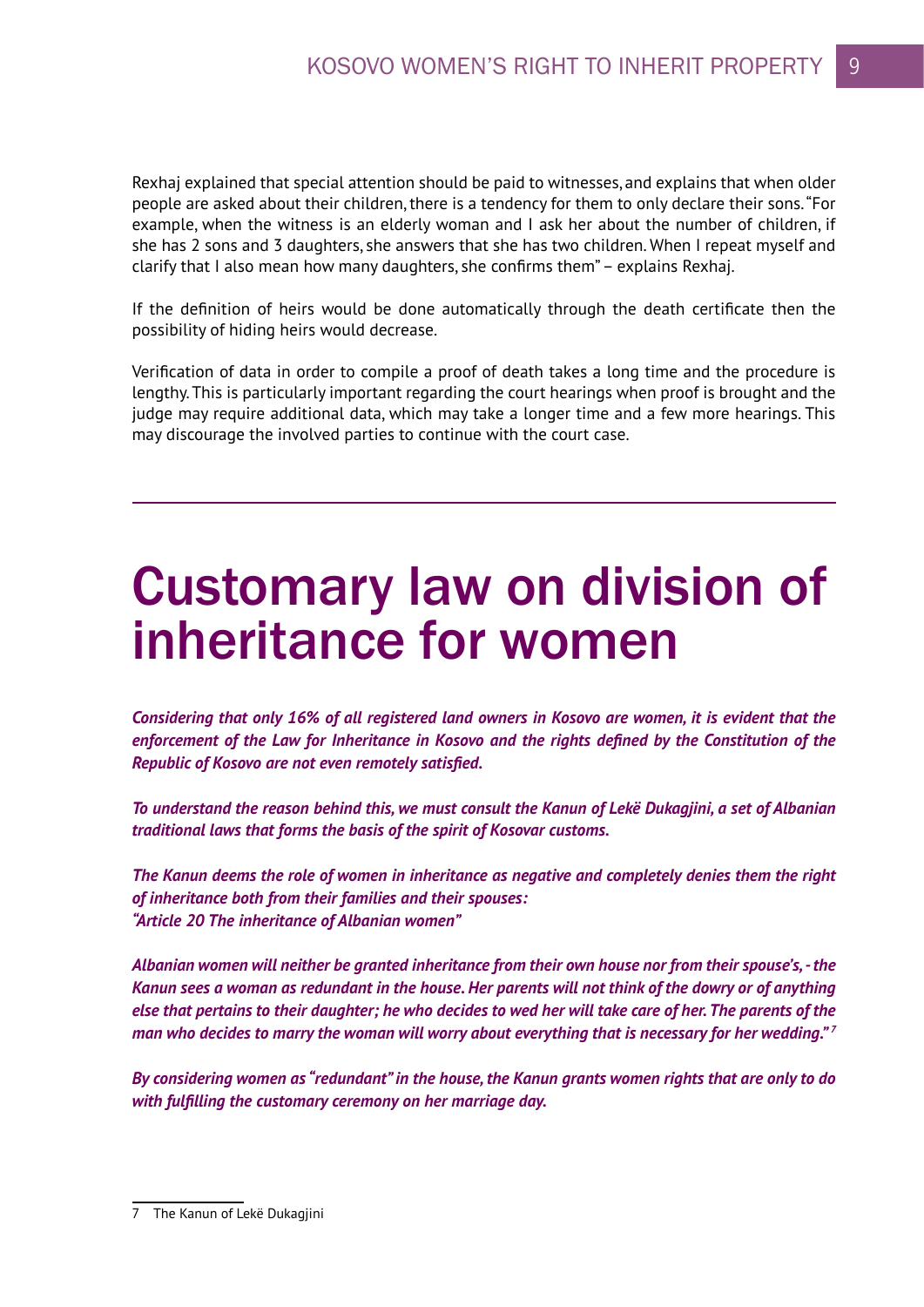### *Influence of the Kanun on the mentality of the people today*

During interviews with women, it is apparent that the internalization of the contents of the Kanun are pronounced in their way of thinking, especially when it comes to the inheritance of property from their girlhood families. Be it the women who talk about the reasons of these customs, or be it the ones who talk about renouncing the right of inheritance, they all use the term "take from brother" in their explanations. So, they consider that their portion of inheritance, although it belongs to them legally, is something that they take from the males of the family, and as a result they do not see renouncing their right as ceding their share of the property.

One of the participants in the focus group<sup>8</sup> held in Prishtina on March 24, 2016, employed and holding an undergraduate degree, while explaining why she considers to renounce her claim of inheritance tries to clarify the reasons behind the decision. She calls her decision emotional and is aware of it, but she insists that she is not able to consider the land left behind by her father as something divisible. For her, the land holds a symbolic value that identifies their family. Furthermore, being the oldest sister, she finds that the decision is also influenced by the feeling of being a caretaker to her younger brother.

Given that she has "entered a foreign door",<sup>9</sup> she does not consider claiming inheritance from her family of origin.

Another participant of the focus group held on March 24, 2016, employed at a municipal institution who also holds an undergraduate degree, gives political explanations on why this law was not enforced before 1999 and why it should be enforced now. She sees the period before 1999 as a period of unity and solidarity and she considers the request of dividing inheritance as something that goes against that spirit, but she reasons that claiming inheritance now is completely legitimate.

The interviewed women from the focus group have found that claiming the right of inheritance exacerbates the relationship with male inheritors of the family of origin, and in most cases relationships can be completely broken off. This situation is linked to another part of the Kanun. Excluding women that impinge the honor of the family of origin or the spouse's family that is guaranteed to males of the family and is considered one of the most humiliating circumstances of the family.

### *Customs related to women and inheritance in other communities*

The municipalities with a majority of other communities do not fare better when it comes to the registration of property in the name of women either. BIRN compared the municipality of Kllokot with a Serb majority community and its neighbouring municipality Vitia with an Albanian majority community.

The data secured by KALLXO.com show that only 1.8 per cent of property in Kllokot is owned by women. The situation is not quite the same buts it's not better either in the municipality of Vitia where only 14% of property is registered in the name of women.

<sup>8</sup> The focus group was held on May 24th, 2016 in Prishtina at the National Democratic Institute 'NDI'. The focus group welcomed: Besa Veseli, gender equality official in Mitrovica; Drita Milaku, local assemblyperson in Prizren; Majlinda Ortogllava, local assemblyperson in Vushtrri; Nita Lusha, SOS village Prishtina; Shpresa Veliqi – local assemblyperson in Skënderaj; Violeta Berisha – official of the Department for Integration at the Ministry of Interior; Xhevrije Peci, counselor for people with special needs in Prishtina.

<sup>9</sup> This expression is used when a woman marries. Because the Kanun sees women as redundant in the house, women's marriages makes them a part of another tribe. As a result, claiming inheritance from the family of origin would be considered an interference in the tribe of origin.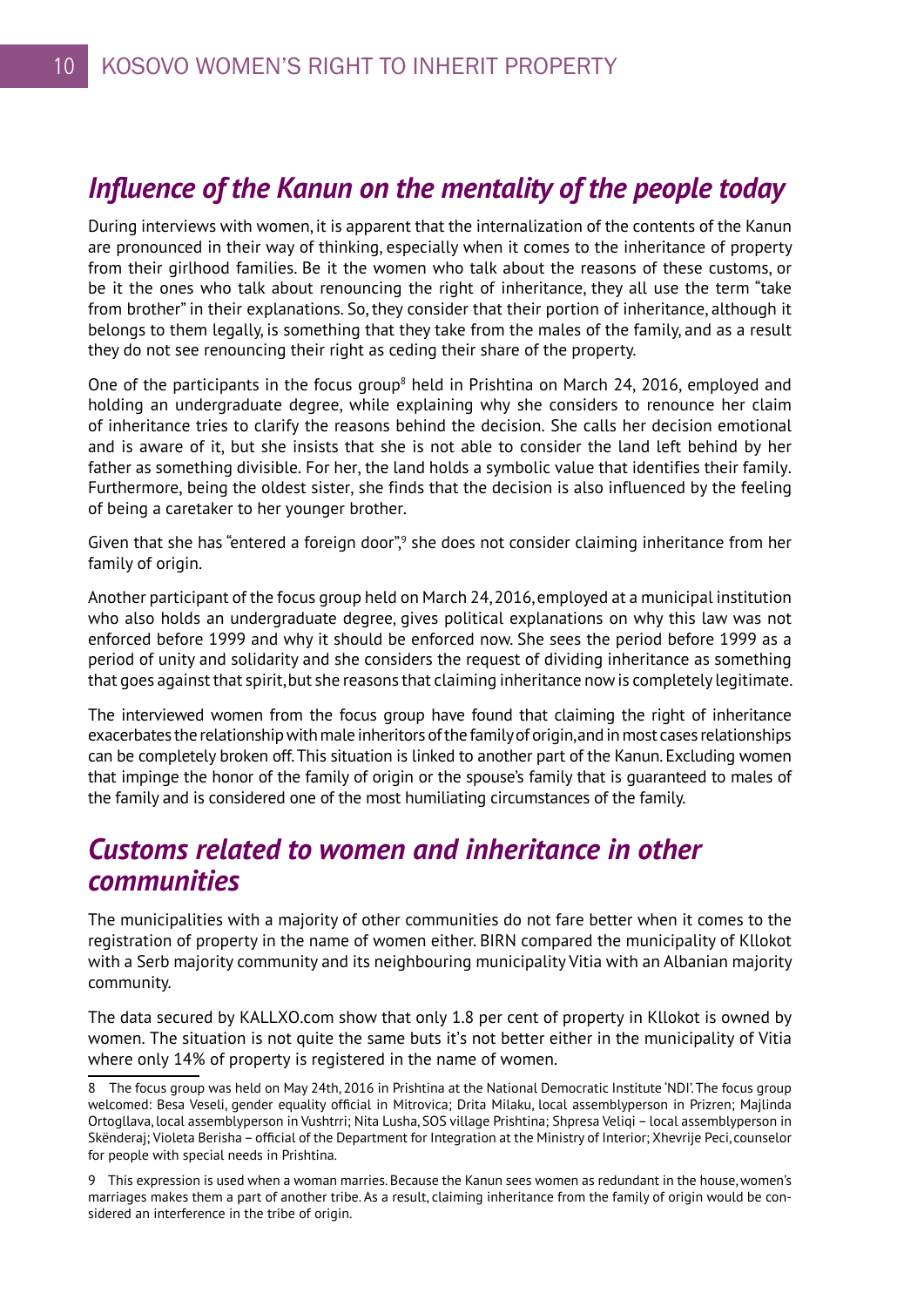The interviewee Sanja Sovrlic, who works as a journalist for radio "Mir" (English: Peace) in an interview on June 22 2016, clarified that the situation doesn't change when it comes to the Serb community. She gave details of how the patriarchal mentality is also stuck in the culture of the Serb community living in Kosovo and did so by elaborating on her personal situation. "My grandmother used to tell me how they were not that happy when I was born". When I asked why, my grandmother told me "everybody including your grandfather and father were the only children and now your brother will be alone as well. But, they all had sisters, same as my brother has me" – said Sovrlic for BIRN.

The mentality of Serb women in Kosovo seems to be similar to the ones from Albanian communities when it comes to taking the wealth that belongs to them according to the law, as they leave it to the closet male in the rank of inheritance. "Ne mogu da uzmem to svom bratu, Ne mogu da uradim to svom bratu" (I cannot take it from my brother. I cannot do this to my brother.) – are the most common words heard, according to Sovrlic. Another problem pertaining to the women of the Turkish community is the knowledge of the rights. "The majority of women (from the city and mostly from the surrounding areas) are not aware that legally the right of inheritance is equal for girls and boys similarly" – said Qëndresa Hajdari from "Gruaja Hyjnore", on June 22 2016.

Similarly, Sovrlic from Leposavic says, "Women in the villages have major problems. I don't even think taking the inheritance exists as an option".

Qëndresa Hajdari from the NGO "Gruaja Hyjnore" said that the pressure also comes from the families in cases where women decide to claim their right to inheritance. "Even those that are aware of the law, they still are pressured by their families claiming that if they take the inheritance from their brother, then there is nothing for them to go back to in that house (parents or brothers house as families say), and they are somehow expelled from the family".

### *Commonalities of communities related to women's inheritance*

In this context, disengaging the relationship with male members of the families due to exercising the right to inheritance by female heirs can be considered as an expulsion by the family of origin, which is considered a shameful act according to the women interviewed by BIRN.

In a statement for KALLXO.com, the judge of the Prizren region, Xhemil Elshani explained how the customary right was embedded in the matter of division of inheritance.

"I have cases where women stated in front of their brothers that I am offending them when offering them the legal right, and this is due to traditional connections where they don't want to break ties with parents, brothers or sisters", said Elshani. 10

We have cases [of renouncement to inheritance] due to the mentality prevailing in this part of the Balkans", said Isak Ademi, notary official from Prishtina, adding that the "same mentality is with the people in the surrounding countries, in Montenegro, Serbia and Macedonia." 11 The graphic data show that in these countries, the percentage of women who have property is higher.

<sup>10</sup> Article"Challenges in claiming Inheritance" published in Kallxo.com, on April 17 2016 - http://kallxo.com/sfidat-egjykimit-te-trashegimise/

<sup>11</sup> Televised programme "Renouncement of women" broadcast on "Justice in Kosovo", on June 24 2016 - https://www. youtube.com/watch?v=ymLmzxFe71o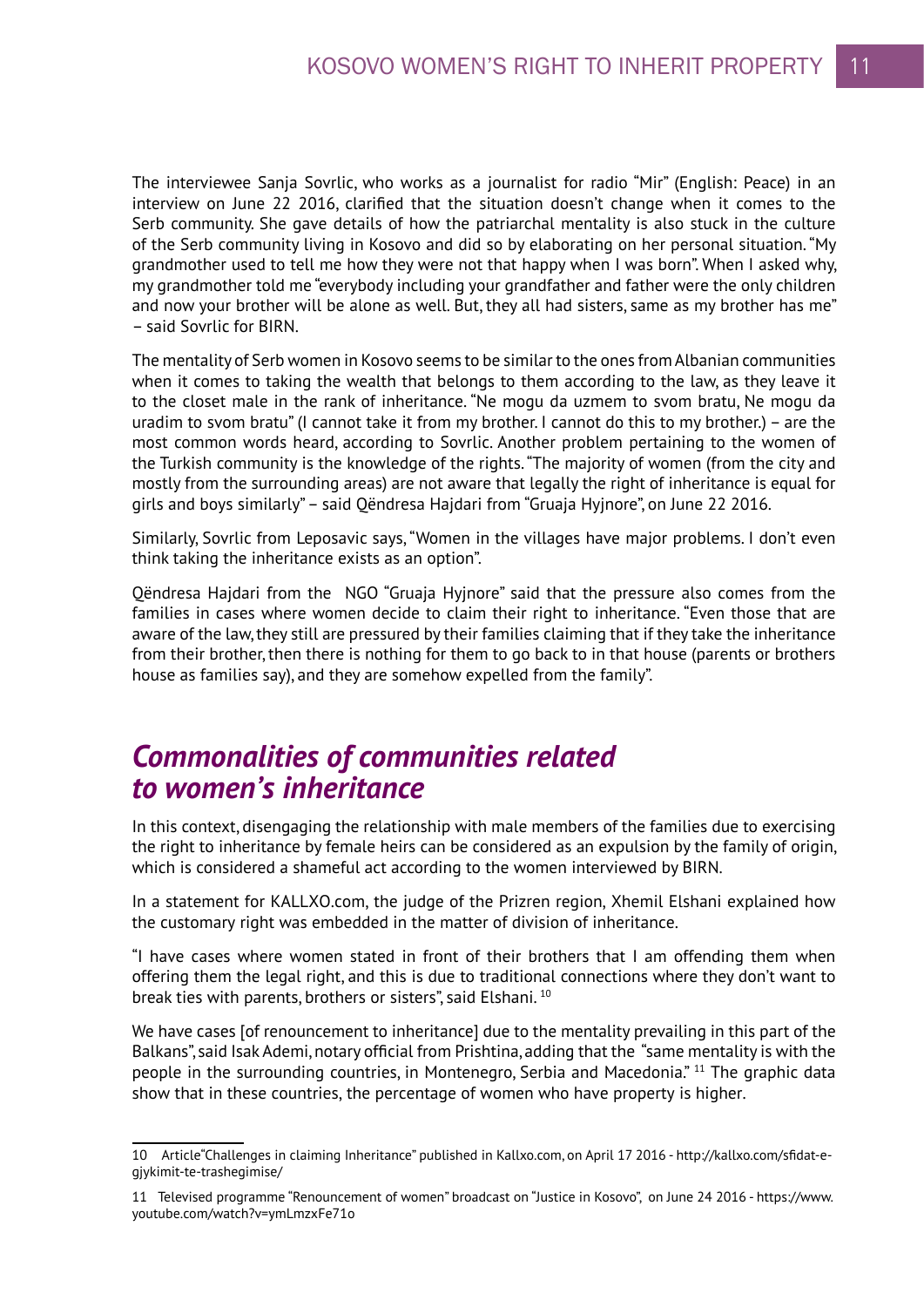# Islamic tradition in dividing inheritance for women

*Most of Kosovo's population declare themselves Muslim.12 Nonetheless, for the purpose of this publication it's important to see it as a customary practice and compare it with other customary practices. Because of the mentioned characteristics and because Islam is the only religion that proposes another judiciary system (Sharia) parallel to the constitutional one in Kosovo, it's been taken into consideration in this analysis and will be treated in the level of customary law. 13*

### *Two hypothetical cases*

Representatives of the Islamic Community of Kosova (BIK) have explained to BIRN how inheritance is divided according to Islamic law.

The Quran has determined women as inheritors: "Allah instructs you concerning (for the inheritance issue) your children: for the male, what is equal to the share of two females" (Chapter Nisa, 11). This may seem like a form of discrimination, but according to clerics, is compensated by another norm that frees the woman from the need to work after marriage, which is interpreted as achieving equality within marriage.

Almedin Ejupi from BIK<sup>14</sup> clarified this for BIRN: "Despite how rich she could be, a woman is not obligated to act as a co-provider for the family, unless she chooses so with her desire and free will. Spouses inherit from one another."

Women, as well have the right to inherit from their husbands in the case of their death. "If they left successors (boys and girls) then the wife's share is 1/8 of the general property of the deceased husband. If her deceased husband didn't leave any successors behind then the woman has 1/4 of the general property of her husband." – said Ejupi. Successors in this case are close family members; and if we use the language of the Law on Family in Kosovo, it means the children of the deceased.

Ejupi has presented a typical scheme of inheritance in the family according to Islam in two hypothetical cases, when the deceased is a man and when the deceased is a woman.

<sup>12 93%</sup> of Kosovo's population have declared themselves Muslim

http://www.thearda.com/internationaldata/countries/country\_250\_1.asp

<sup>13</sup> Other significant religions such as Christianity (despite the doctrines) cannot be treated in this analysis because they are considered as having merged into the Western model during a long historic process especially in XVII-XVIII centuries when great attempts were made to divide duties of state and religion as a then-political institution.

<sup>14</sup> For this issue we interviewed Almedin Ejupi, who was appointed by the Islamic Community of Kosova in the status of expert for inheritance issues in Islam. He's the author of "Islamic inheritance rights".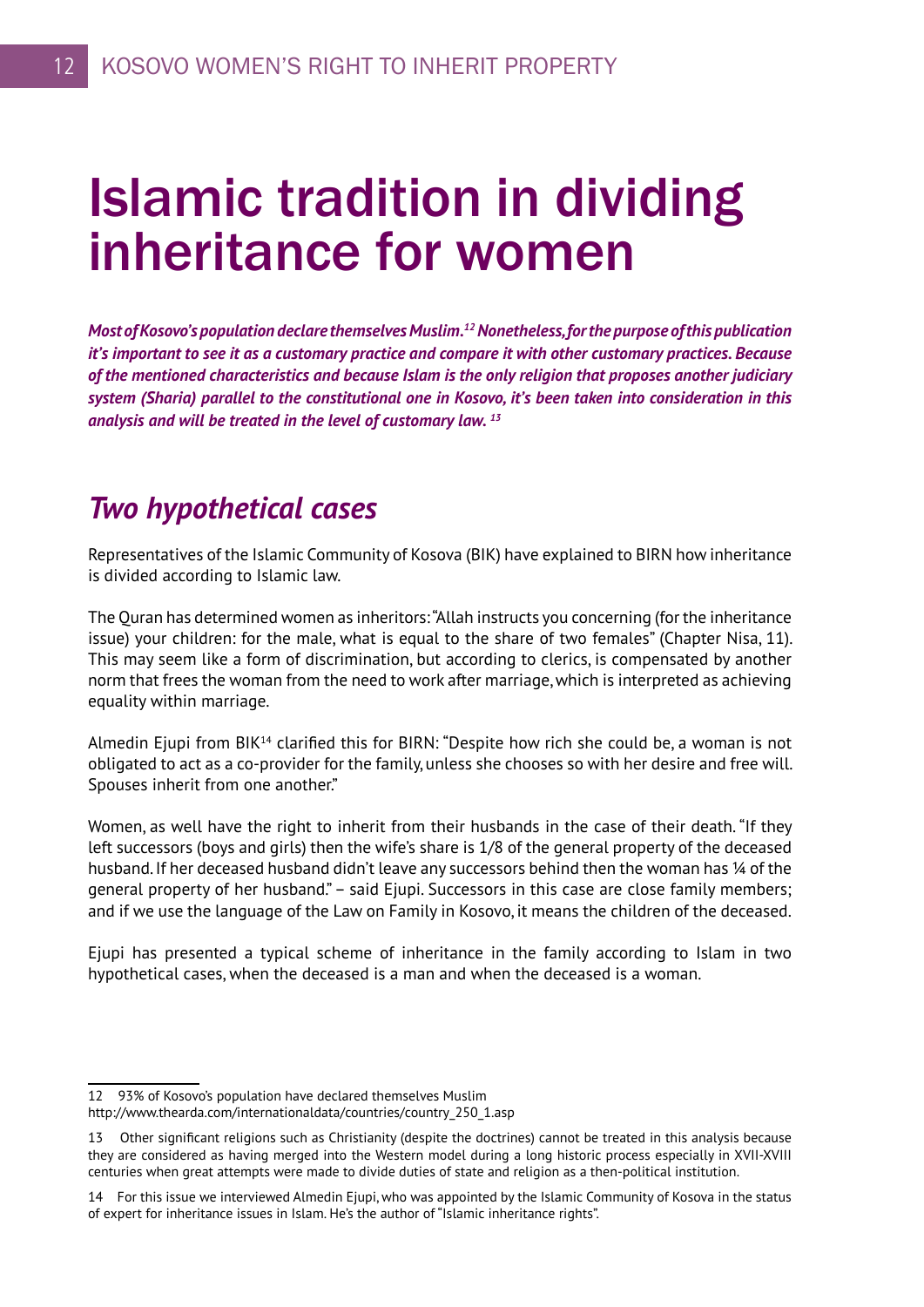When the deceased is the husband and the heirs are the wife, two daughters and a son:

- **a)** His wife gets 1/8 of his general property, or 12.5%
- **b)** While his children (two daughters and a son) will get the remaining part of his inheritance, respectively 7/8, which must be split in four parts

Two parts for the son and two parts for the two daughters, respectively each daughter gets one part or each daughter gets 21.88% and the son gets 43.75%

| <b>Heirs</b>    | <b>Their part</b> | Percentage |
|-----------------|-------------------|------------|
| <b>Wife</b>     | 1/8               | 12.5%      |
| <b>Daughter</b> | 7/8               | 21.88%     |
| <b>Daughter</b> |                   | 21.88%     |
| Son             |                   | 43.75%     |

When the deceased is the wife and her heirs are the husband, two daughters and a son:

- **a)** The husband gets 25%
- **b)** Two daughters get 37.50%, each of them 18.75%
- **c)** The son gets 37.50%

| <b>Heirs</b>    | <b>Their part</b> | Percentage |
|-----------------|-------------------|------------|
| <b>Husband</b>  | 1/4               | 25%        |
| <b>Daughter</b> | 3/4               | 18.75%     |
| <b>Daughter</b> |                   | 18.75%     |
| Son             |                   | 37.50%     |

Based on the schemes<sup>15</sup> you can tell that the inheritance that the girls get is half of the inheritance that the boy gets, but in Islam this is justified with the obligations that a husband has to maintain the family.

However, there is no factual data from the field on the degree of implementation of this inheritance division according to rules of Sharia law in Kosovo.

<sup>15</sup> The rules of dividing in these two divisions aren't set, like expert Almedin Ejupi said, that's why other divisions are possible depending on the specifics of the cases.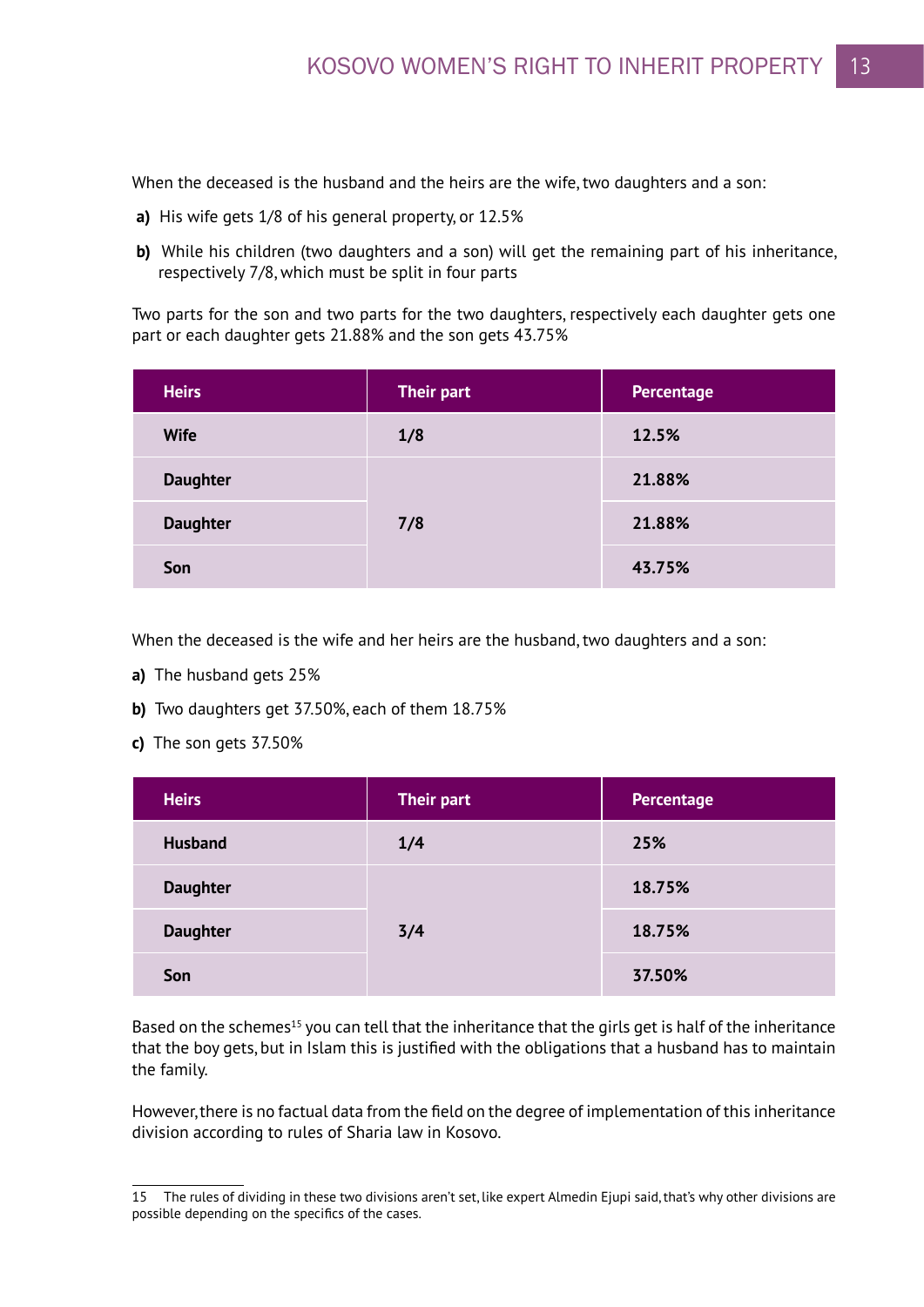# Institutional problems and uncertainty

In Kosovo the issue of dividing property for heirs happens in courts and notaries' offices through notaries. All the parties that have participated in this investigation as interviewees have agreed that there are uncertainties in the laws. Law on Inheritance Nr. 2006/26 and the Law on Out-Contentious Procedure Nr.3/L-007 with which the division of inherited property for heirs is regulated recognize/mention only courts as competent to implement them. On the other hand Law on Notary Nr.3/L-10 in Article 29 when it establishes the notary functions describes:

"1.4 treating all out-contentious inheritance procedures" and "1.7.1. signing and stamping all assets that will be divided in the context of inheritance and bankruptcy procedures;" – so, through this they recognize the division of inherited property as a function of a notary.

Some of the interviewees have seen this issue as problematic for the fact that there's legal gaps that could cause problems in the future for parties that could complain.

Fatmir Halimi, a notary in Gjilan said "this competence is based on Article 29 point 1.4., where it's decisively said 'treating all out-contentious inheritance procedures'".

The Chamber of Notaries justifies the legality of their activities, by referring to Article 76 of Law on Notaries Nr.3/L-10 which foresees that in transitional dispositions, the harmonization of laws one or two years after they've entered into force, which says:

"10. In a deadline of one (1) year after this law goes into force, the Temporary Institutions of Selfgovernance will submit to the Special Representative of the General Secretary the changes in the Law for Inheritance and the Law for Out-Contentious Procedure, that are deemed necessary by this law."

The Chamber of Notaries in the Republic of Kosovo, in their official answer directed to BIRN through official email, related to the issue of legal infrastructure has clarified the competences that are mentioned in the Law on Notaries. This law mentions courts only as institutions for solving cases with out-contentious procedures. Related to this, the Kosovo Chamber of Notaries said:

"From the start of notary services in the Kosovo Republic, notaries on the scope of their functions, apart from other legal functions foreseen with Article 29 of Law nr.03/L-10 for Notaries, as an established competence that derives from the Law on Notaries itself, Article 29, paragraph 1.4 have the right to treat all out-contentious procedures – inheritance (especially when there's no disagreements between the parties), a procedure that for four years now notaries have treated successfully." 16

Despite that, the foreseen changes weren't made, which caused overlap of competences. But, courts and notaries continue to exercise their activity to divide inheritance according to the Law for Out-contentious Procedure and other relevant laws.

<sup>16</sup> Arbena Shehu, Head of Kosovo Chamber of Notaries, June 9, 2016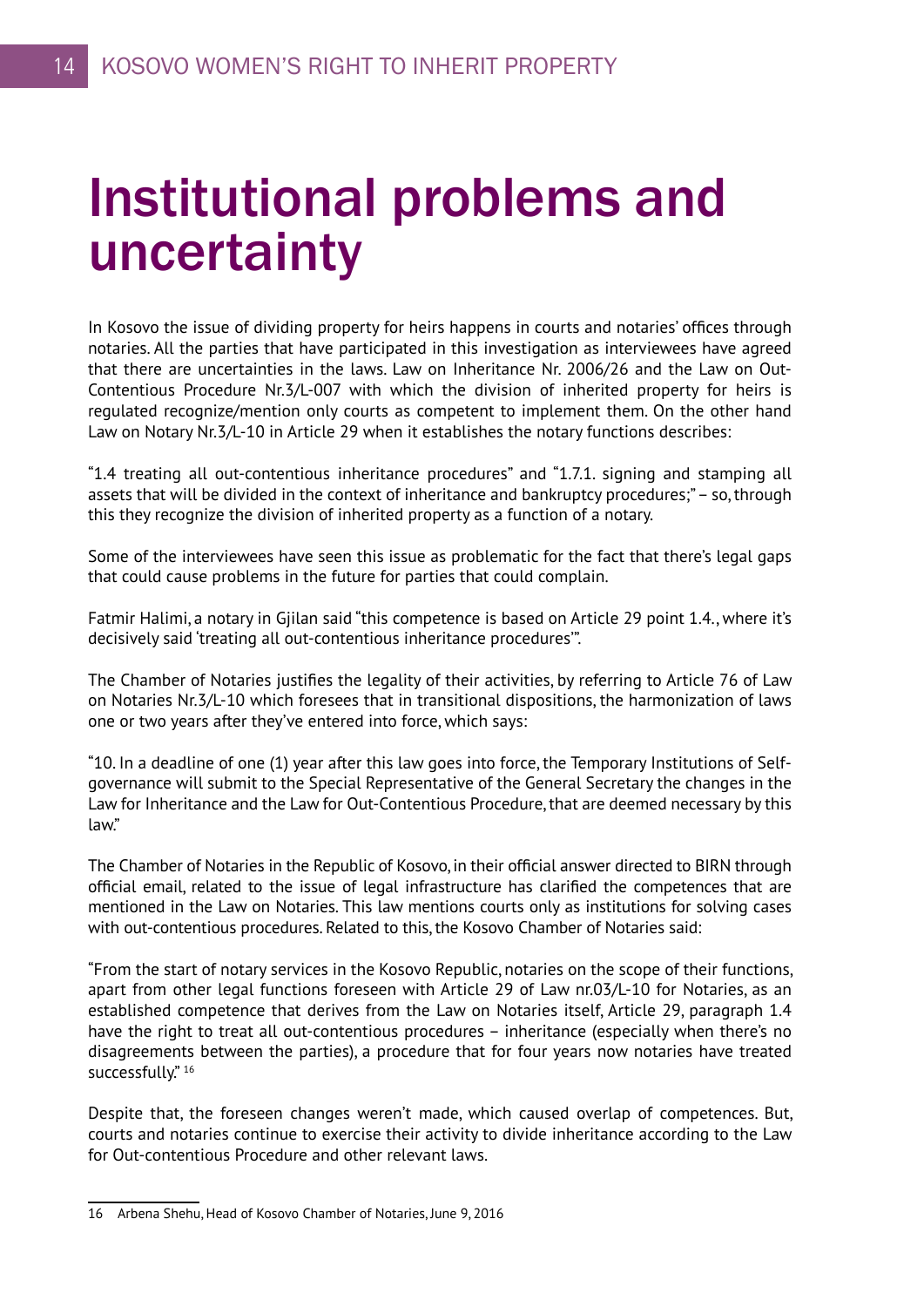### *Ministry of Justice are working towards amendments*

Contacted by BIRN, officials of the Ministry of Justice have admitted the uncertainties in the law. Dafina Bucaj, legal counsellor of the Deputy Prime Minister and Minister of Justice said "the law for improvement and amending the Law on Notaries is included in the legislative programme of the Government for 2016."

She told us that this law that will amend the Law on Notaries and will avoid uncertainties in interpreting the law and the overlapping of dispositions with other laws.

She added, that "The draft law for notaries has passed all the preliminary consultation phases with the public and for the moment the Ministry of Justice is in the phase of analysing all the accepted comments during this period and addressing them in the draft law".

# *Duration of procedures as an obstacle to symbolically implement this right*

One of the discussion topics during the focus group with activist women was the possibility of initially exercising the right to inheritance and then passing the ownership to male heirs as a gift, so that it marks a symbolic practice of the right, with the purpose of moving slowly from a cultural and traditional spirit to another that is in accordance with the laws and the constitution of the Republic of Kosovo. Older women activists thought that this could be the solution for their cases. As mentioned above, a number of (older) women have internalized their traditional values and the disparity between those values and the law, could find understanding in the symbolic exercise of their right, seeing this as an important gesture towards educating the next generations.

But the arguments against them were, the duration of the procedures of transferring the property from the deceased to the heirs and the expenses that that could create (only in cases when it's about property or wealth inheritance).

Adem Hoxha, an elder, from Junik, who was interviewed by Justice in Kosovo, says the problems in solving the inheritance and ownership issues for women are related to the non-functioning judiciary system in Kosovo, which according to Hoxha is dragging out the resolving of contested cases. According to Hoxha, in practice, the awareness of women and girls who hesitate to request their share from their family is problematic. "Our mentality about inheritance issues could change if the citizens have their legal rights explained and if the courts could expedite and be more efficient in solving these cases," said Hoxha. 17

A large number of data has to be gathered by the court during the judiciary process. The lack of electronic databases for family organization of citizens that would avoid the fraud and the need for verification of each document, impacts the duration of the process.

<sup>17</sup> Programme "Inheritance Law" broadcast on "Justice in Kosovo on May 27, 2016 http://kallxo.com/dnk/ligji-itrashegimise/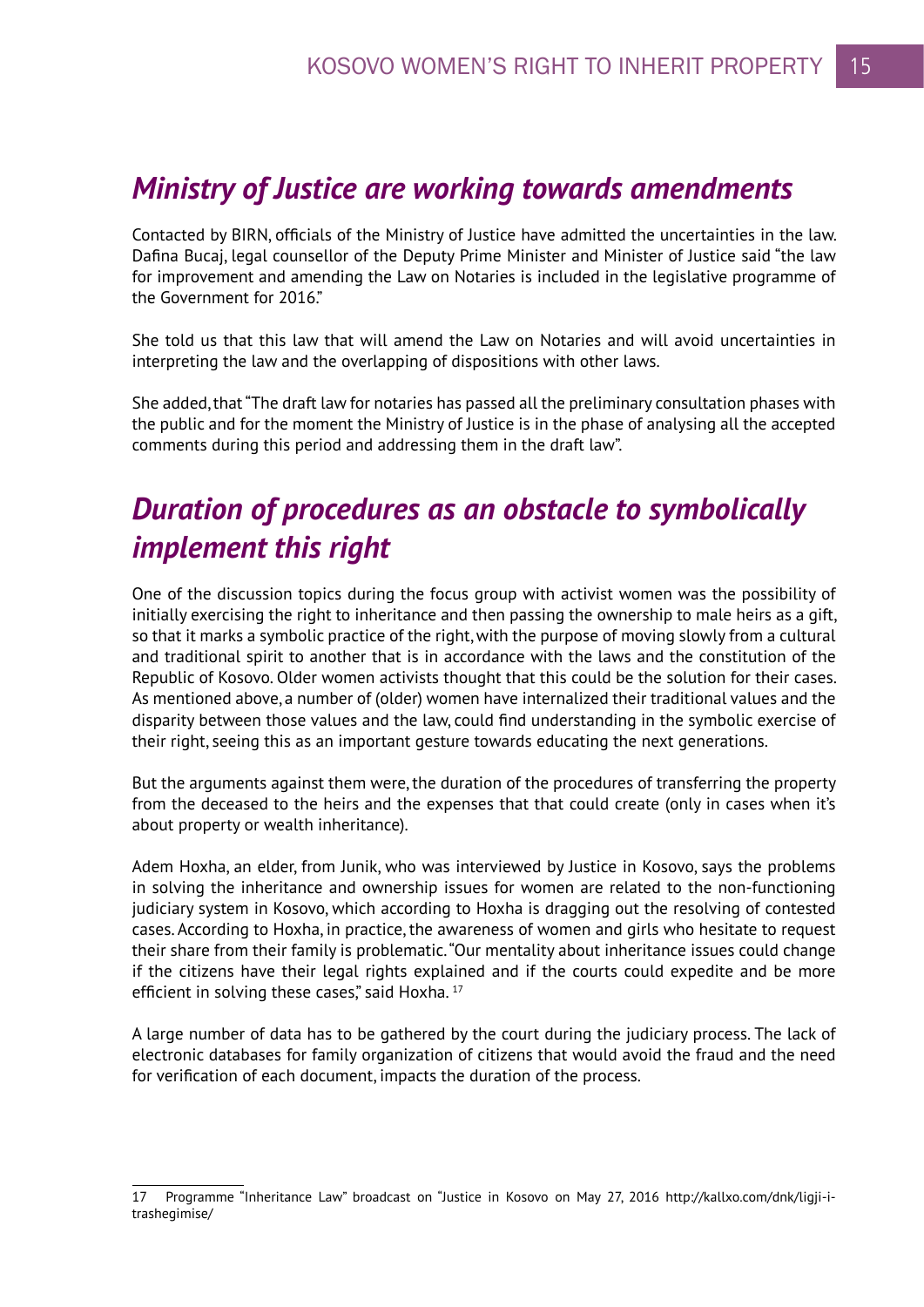The proposing party for dividing the inheritance during the out-contentious procedure must bring proof that is required by the court so that they can prepare a death certificate. Likewise, according to cases, courts can request, according to official duty for the purpose of correct verification in cases when the proof brought by the proposing party for dividing the inheritance isn't enough. This happens because the judicial consequences that could come as a result of mistakes are serious for all parties.

This is one of the reasons that have made processes longer than they are supposed to be.

While at the notary this procedure is faster and more efficient because it's in the notary's interest to finish their cases, because they can generate profit for the activities they complete.

Speeding up the procedure is in favour of a quick division of inheritance that can belong to female heirs.

# Short comparison of the legal framework: Kosovo-Albania-Macedonia

*Seeing that Kosovo stands as the worst in the aspect of number of women registered as landowners, compared to other neighbouring countries, and knowing the population size compared to Albania and Macedonia, a short comparison of the legal framework of these countries with Kosovo was conducted.* 

### **Which institution divides inheritance?**

In Albania this issue was solved in the Civil Code<sup>18</sup> where the notary is foreseen to exercise the function of dividing inherited property. Likewise in Macedonia, this function is done by the notary, where after a person dies, the court appoints a case to the relevant notary according to territorial divisions19. Meanwhile in Kosovo, as mentioned above in this publication, there are different interpretations related to who can exercise the function of dividing an inheritance.

### **What is the order of heirs?**

The order of the heirs is the same in all three cases. First is the spouse, then children regardless of gender.

<sup>18</sup> The Civil Code of the Republic of Albania: http://www.qbz.gov.al/Kode-pdf/Kodi Civil.pdf

<sup>19</sup> Interview with the President of Notaries in Macedonia, Zorica Pulejkova for Italian Foundation of Notaries http:// elibrary.fondazionenotariato.it/articolo.asp?art=39/3947&mn=3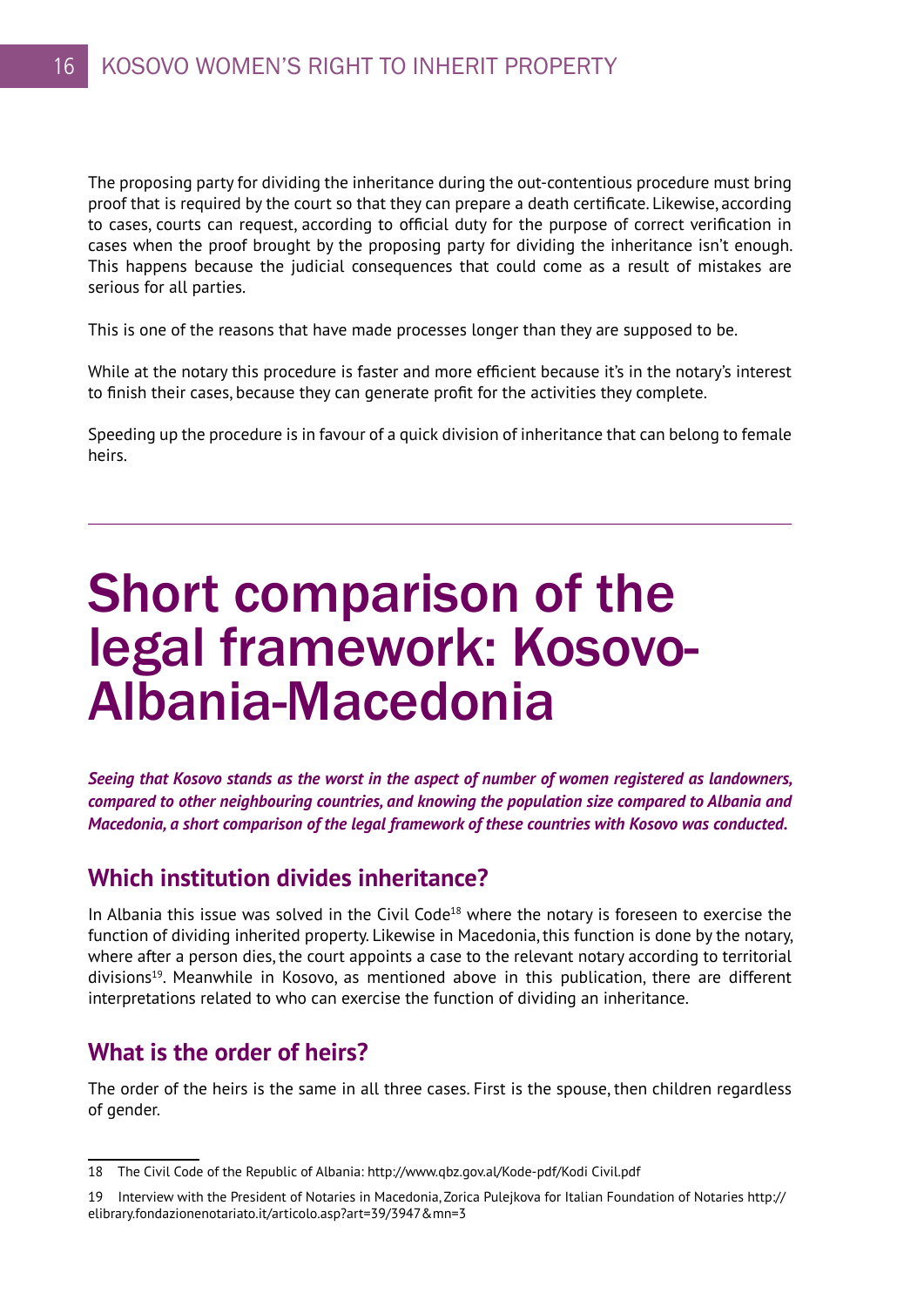#### **How can one inherit?**

In all three cases the inheritance is made possible according to the law with regular legal procedures after the proposal of heirs and with a will.

### **Is renouncing inheritance allowed?**

Renouncing inheritance is foreseen in all three cases. In Albania, Kosovo and in Macedonia, you can renounce inheritance.

*In all cases the legal definitions are more or less similar, but based on EULEX's report, Kosovo stands in the worst position in the region when it comes to women owning property, which comes in at 16%. Compared to the surrounding countries, including Macedonia and Albania, Kosovo is in the last place when it comes to property owned by women. Second-to-last is Macedonia with around 17-18% of women owning property, and Albania has around 27% of women owning property. 20*

# Short comparison of the legal framework: Croatia-Slovenia-Kosovo

*Knowing that Kosovo aspires towards EU integration it's reasonable to have a short comparison of the legal framework of Kosovo with the legal frameworks of Croatia and Slovenia, as countries that together with Kosovo were part of one Constitution during the Yugoslav era and are now part of the EU.* 

### **Which institution divides inheritance?**

In the entire European Union the issue of dividing inheritance is done at the notary with exceptions in Slovenia and Bulgaria, where this issue is still solved in courts.<sup>21</sup> In Croatia the court submits the file to the relevant notary as soon as they've received the death certificate, similar to Macedonia's case.

<sup>20</sup> Mobile monitors – EULEX Kosovo "Women And Inheritance Rights to Real Estate in Kosovo", first trimester of 2016, page 5.

<sup>21</sup> Network of Europe Notaries, October 24, Maribor, Slovenia. https://www.enn-rne-online.eu/fileadmin/user\_upload/ SL\_workshop-Full\_Report\_including\_evaluation\_summary\_.pdf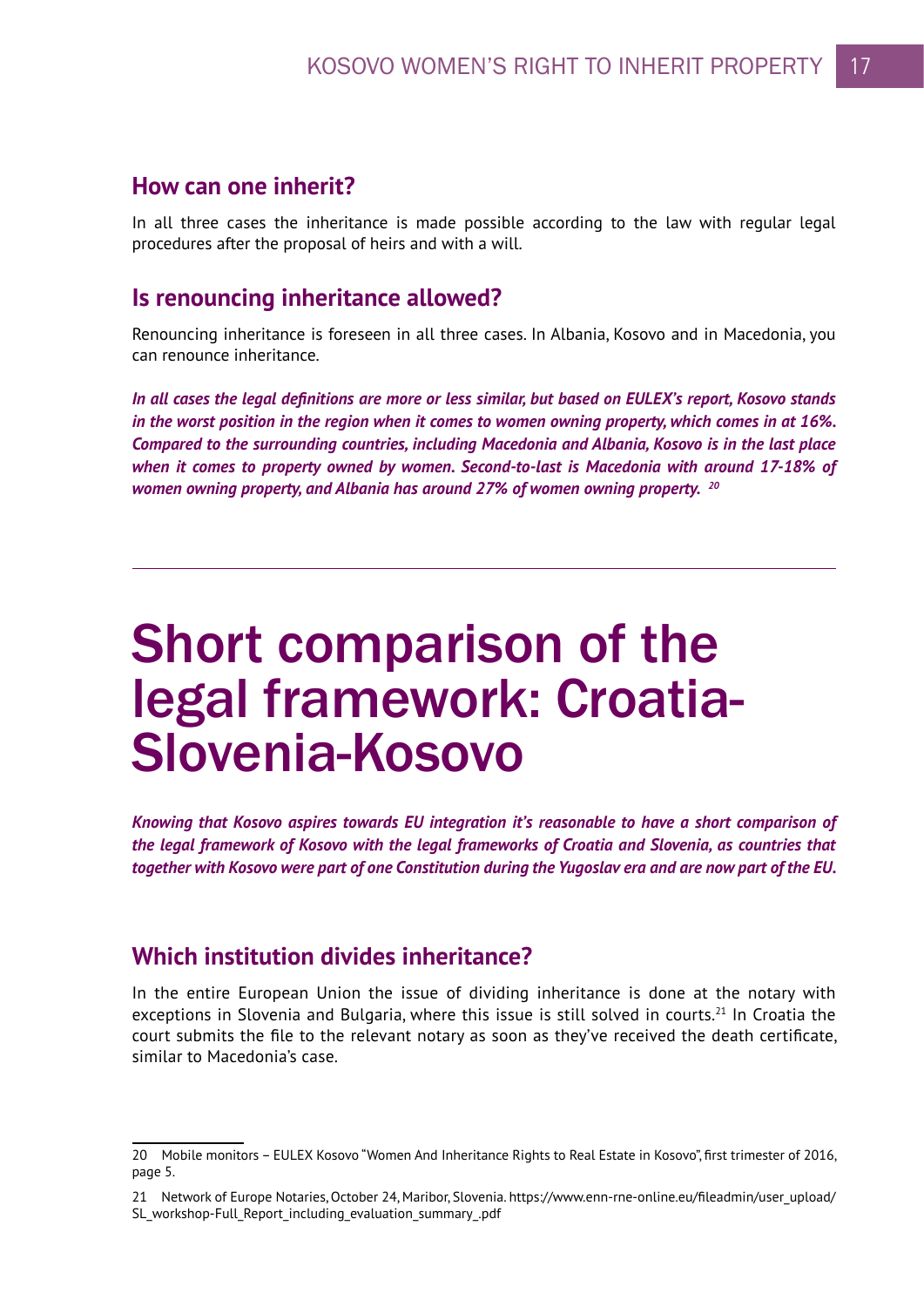### **What is the order of heirs?**

About the order of heirs, in Slovenia and Croatia, like in Kosovo, the spouse and the children come first. Unlike Slovenia and Kosovo who regulate the division of inheritance as equal between heirs (spouse and children), in Croatia the spouse gains depending on the mutual marital obligations predetermined when they were married.

### **How can one inherit?**

In all three cases the inheritance is made possible according to the law with regular legal procedures after the proposal of heirs and with a will.

### **Is renouncing inheritance allowed?**

Renouncing inheritance is a disposition that is implemented in Croatia and Slovenia as well.

# Shyhrete Berisha's case

*Even though the focus of this publication was reviewing getting the inheritance through out-contentious cases, Shyhrete Berisha's case must be mentioned as a potential case for setting judiciary precedence in the Republic of Kosovo.* 

Shyhrete Berisha is a citizen of Kosovo from Suhareka where she lived until 1999 when during the war, her family was massacred on March 26 by Serbian army forces.

Shyhrete Berisha has accused her brother-in-law (the brother of her deceased husband) Xhelal Berisha, that he's taken the rights that belong to her from the Constitution and the Law on Inheritance. Also reported in Kallxo.com.

Her brother-in-law has claimed that he's the inheritor of the house where Mrs. Berisha had lived with her spouse and children, since the house hadn't been previously divided between heirs of the father of Mrs. Berisha's husband.

Her lawyer has requested that she's given her ownership right based on her contribution given during the time she lived in that house until 1999 with her husband and children.<sup>22</sup>

After Shyhrete Berisha refused the offer from her brother-in-law to buy her an apartment, there was another offer for lifetime usage of the property. The lawyer of Mrs. Berisha has refused on her behalf.

<sup>22</sup> Article published in Kallxo.com "Shyhrete Berisha asks for her house based on contribution", June 18, 2016 http:// kallxo.com/shyhrete-berisha-kerkon-shtepine-edhe-ne-baze-te-kontributit/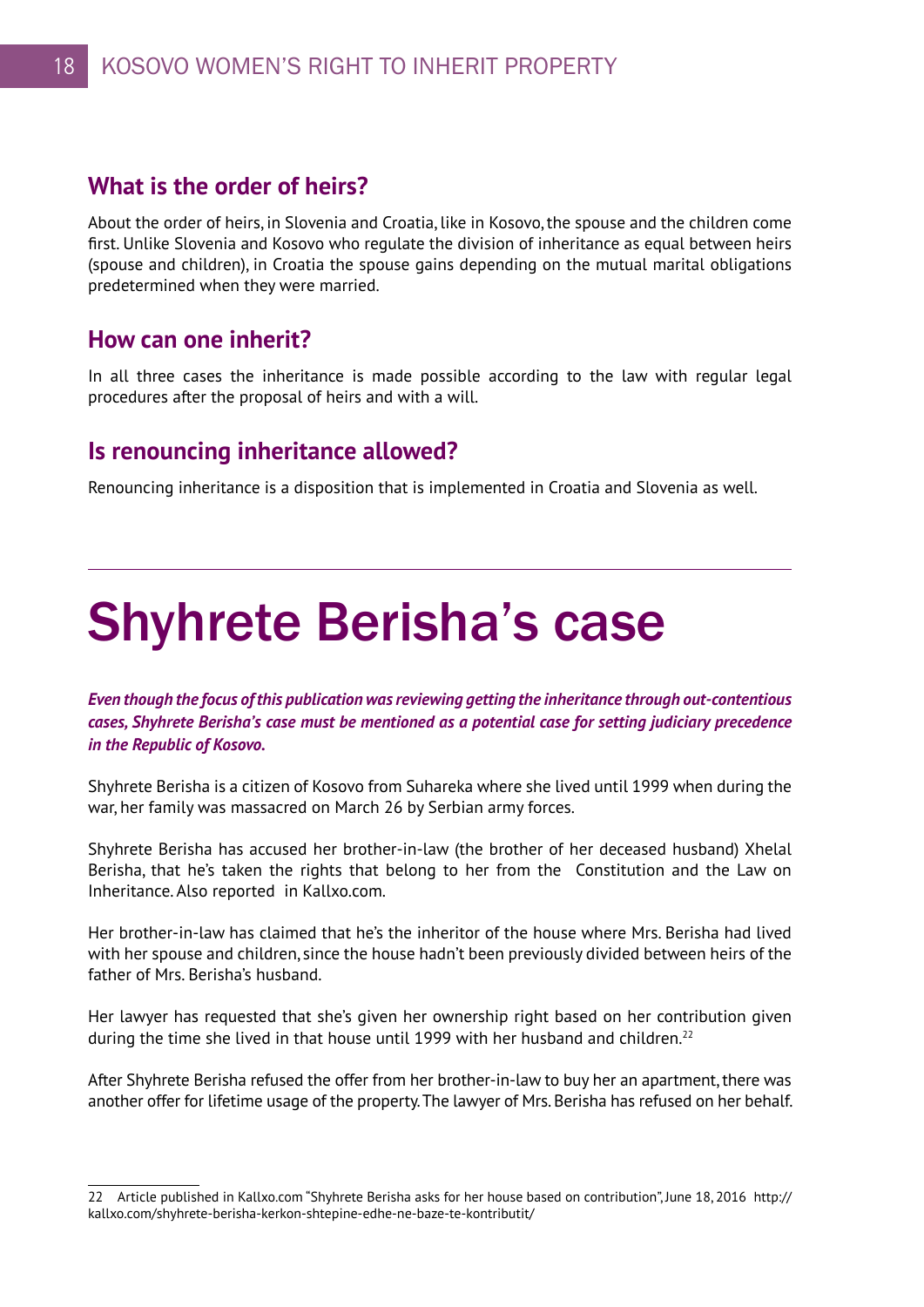The lawyer of the defendant has said that based on the law she doesn't have a right to this property, and that the property belongs only to her children (which were killed during the war). "The right of the daughter-in-law to inherit the property of the father-in-law is not foreseen by law. Only her children can have this right," said the lawyer of Xhelal Berisha.<sup>23</sup>

But the Law on Inheritance and the Law on Family do give Mrs. Berisha the right to inherit property from her husband and her children.

In an official communication with lawyer Naim Qelaj, BIRN has taken his opinion as the biggest challenge that the case of Shyhrete Berisha in the judiciary process has seen.

"The biggest problem in this case is the law, the unequal treatment of woman and man. It has to do with the right to represent in Article 13 [Law on Inheritance of Kosovo]. When the child of the deceased dies, it says that it's only inherited by the successors, so it excludes the wife," said lawyer Qelaj for BIRN.

But the Kosovo Constitution guarantees gender equality and human rights in general. For this lawyer Qelaj has expressed willingness to take the case to the Constitutional Court if he has to. "If I have to, I will go to the Constitutional Court and I believe that they will give a right stance on this issue."

A decision hasn't been taken for the case yet, but media and civil society see it as precedence in the Kosovar justice sytem when it comes to the rights of women to inherit property in marriage.

With the decision of this case in favour of Mrs. Berisha, the possibilities for interpreting ambiguity of heirs, even in lack of marriage or similar things, would cease.

Similar to this case, was the case of Shukrie Berisha, who in 2005, sued her brother-in-law after he had transferred the entire property inherited by his father to his name. He had overlooked Shukrie Berisha, who had lived for 30 years in the aforementioned house with her husband who had died before the division of property among heirs could have been done. She claimed that she had the right to inherit part of the house.  $24$ 

It took 11 years for the verdict to have a final clear-cut form, she gained 1/10 of her yard and 1/6 of the house where she had contributed for 30 years, during which time she lived in it with her husband.

### *Do individuals living in non-marital relations inherit?*

Law for Inheritance in Kosovo foresees the inheritance of spouses without marital relations in two cases.

<sup>23</sup> Article published in Kallxo.com "Xhelal Berisha with a new offer for Shyhrete Berisha", December 9, 2014 http:// kallxo.com/xhelal-berisha-me-oferte-te-re-per-shyhrete-berishen/

<sup>24</sup> Programme "Delayed Justice" broadcast on "Justice in Kosovo", June 6, 2016 https://www.youtube.com/ watch?v=5sEf-5B0-N8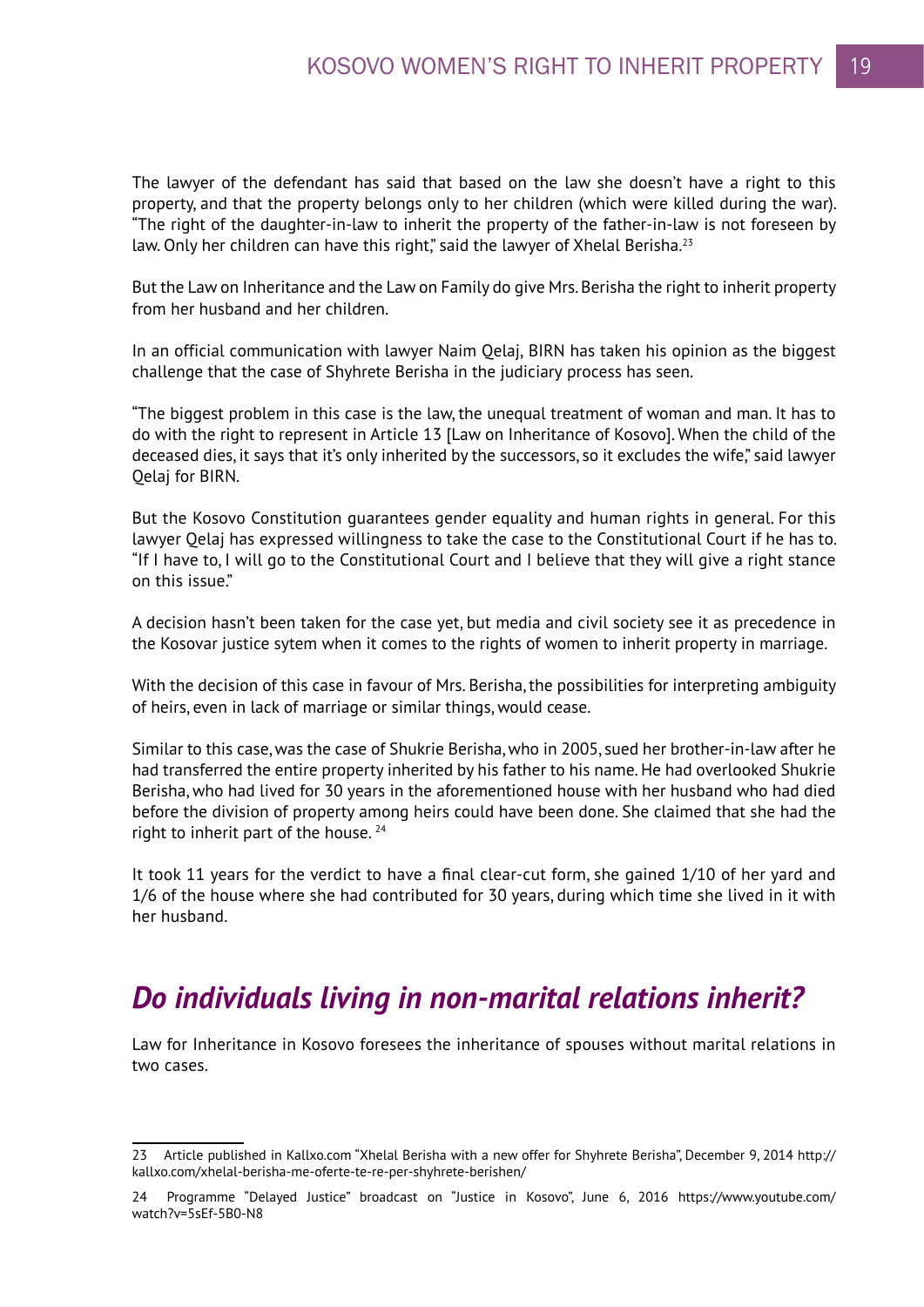In Article 28.1 in point A it is said:

"Man and woman that live together in a non-marital union can inherit from each other as spouses, if:

The non-marital union until the moment of death of the deceased has lasted for at least 10 years, or if from this relationship children were born – at least five years"

So according to the Law on Inheritance in Kosovo in cases of cohabitation for 10 years, or if they have children up to five years, the spouses gain rights to inherit.

Nonetheless in Article 28.2, the necessity of inheritance of the person in non-marital cohabitation is contested:

"People who have cohabitated are not considered as necessary heirs".

# **Conclusions**

*Women in Kosovo possess only 16% of property estates as a result of non-implementation of the law in the maximum of its possibilities. This means that renouncing the right to inherit plays an important role in worsening the situation when it comes to the division in percentages of women and men owners of estate in Kosovo.* 

*There are overlaps of competences and legal uncertainties in functioning of courts and notary system in Kosovo as a result of non-harmonization of laws in power that regulate the issues of property inheritances for heirs. These problems in legislation are real obstacles to solving the cases of inheritance in Kosovo.*

*There are a lack of electronic databases that would speed up procedures of inheritance and would minimize the possibility of fake declarations or frauds of different natures.*

*The possibility of agreement between parties and the possibility to renounce the right of inheritance has resulted mainly with women renouncing their right to inherit for various reasons that are related to the patriarchal mentality of Kosovar society.* 

*The Kosovar discourse is heavily influenced with patriarchal concepts when it comes to inheriting property. Women consider the share that they have as a share that they have to "get" from the male inheritors and this causes impossibilities for a normal functioning of laws, since they are instead replaced with traditions.*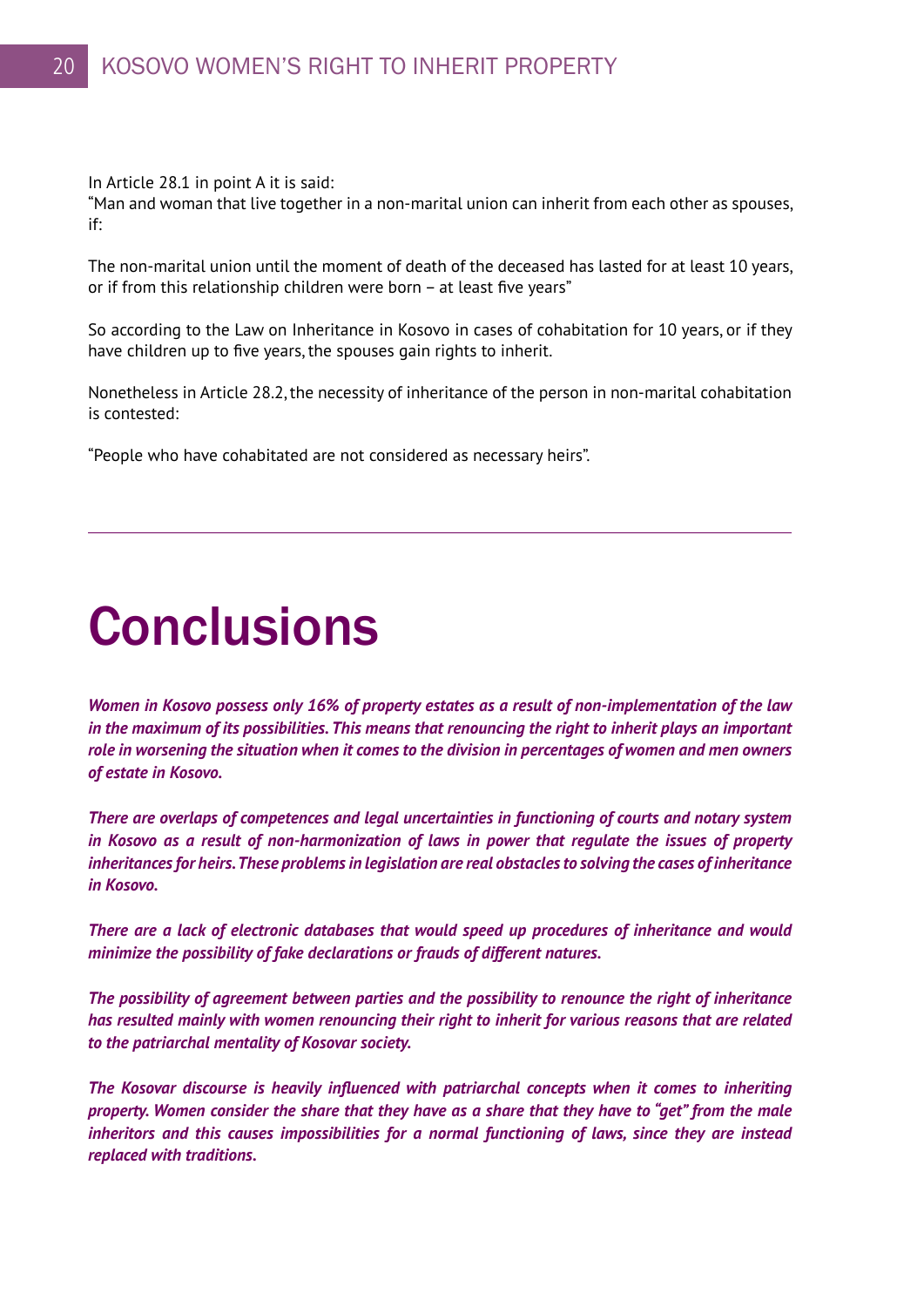# Recommendations

### *On the legal framework:*

- *To complete harmonizing the laws and to pass the competences of developing the out-contentious procedures related to inheritance to the notaries.*
- *Courts should only initiate procedures at the notaries according to the territory of the property that will be inherited or similar, with the purpose of eliminating all possibilities of manipulation from real estate agencies.*
- *To functionalize an electronic database for data in which case the death certificate and the appointment of heirs in the beginning of the process of dividing inheritance would not be dependent on declarations (that could potentially be fake) of the procedures' initiators, but they should be automatic and with the possibility of changing them during the process or at the end of it, based on need.*
- *To create a direct and controlled access of judges and notaries in the database of the civil state register.*
- *To follow the practice of some regional and EU countries according to inheritance from spouses. Their part of the inheritance shouldn't be equal to other heirs, but they should have an addition of the share that they get when you calculate their contribution to creating the wealth, including housewife/husband as contributor.*
- *To amend article 13 of the Law on Inheritance in Kosovo, in which on the case of the death of the heir children before the deceased, the inheritance is inherited by the heir's children (grandchildren). In this article the spouse should be added.*
- *To investigate with a priority the cases of fraud and falsifying during the division of inheritance.*
- *The Kosovo Judiciary Council should issue a stance on solving marital and inheritance contests, especially in cases of domestic violence, and make them part of the priority cases in the country's courts.*

## *On the emancipation of the society:*

The process of amending laws of notaries, inheritance and the one for out-contentious procedure should be comprehensive and should be accompanied with an awareness raising campaign.

- *To incite social debate from civil society and units of Human Rights in municipalities to inform citizens, concretely women for their right to inherit – the debate must be local, not internationally led.*
- *The Ministry of Education should include in primary and high school education curricula extra information on women's rights to inherit and to actively fight the patriarchal discourse in cases of primary textbooks or university ones, where the inheritance is seen based on traditional laws or similar to that.*
- *To incite people with public influence to start a coordinated campaign to discuss these issues in media so that a bigger awareness is raised related to this issue.*
- *To create positive examples of women with public influence who talk publicly about exercising their right to inheritance.*
- *The word inheritance (trashegim) should not be mixed up with heritage (trashegimi) in Albanian. The word heritage is used to describe a cultural thing or quality as society values. The word inheritance marks a property or object inherited by the heir. Related to this, the name of the Law for Inheritance should be amended.*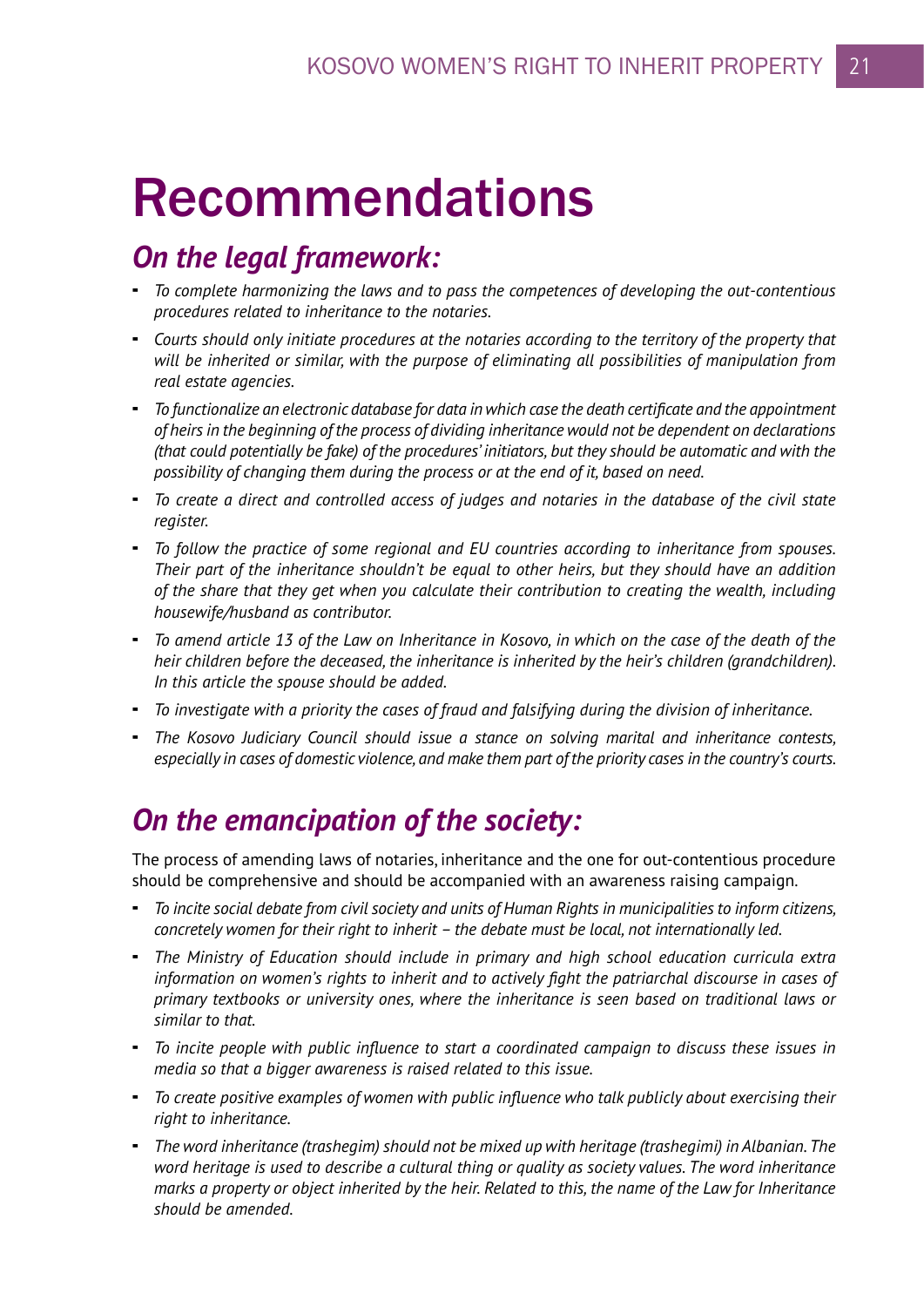### *References*

Joierman. S. (2015). Resigning Their Rights? Impediments to Women ' s Property Ownership in Kosovo. Retrieved from http://scholarship.richmond.edu/cgi/viewcontent. cgi?article=1056&context=polisci-faculty-publications

Property, And Economic Opportunity In Kosovo. (2015, January). Retrieved from https://www.usaid. gov/sites/default/files/documents/1863/Kosovo%20PRP%20Report\_Gender%20Property%20 and%20Economic%20Opportunity%20in%20Kosovo\_ENG....pdf

Civil Code of Albania. (2013, April 18). Retrieved from http://www.qbz.gov.al/Kode-pdf/Kodi%20 Civil.pdf

Law on inheritance in Kosovo No. 2004/26 (2006, August 1). Retrieved from https://gzk.rks-gov. net/ActDetail.aspx?ActID=2407

National Profiles, Largest Religious Groups – Kosovo. (2015). Retrieved from http://www.thearda. com/internationaldata/countries/country\_250\_1.asp

Succession law in Europe: Inheritance and inheritance tax. (2014). Retrieved from https://www. cesifo-group.de/ifoHome/facts/DICE/Public-Sector/Public-Finance/Taxes/Succession-law-in-Europe-inheritance-tax/fileBinary/Succession-law-in-Europe-inheritance-tax.pdf

Project On Real Estate And Cadastre – Recap Annual Customer Satisfaction – Second Phase (2014, April). Retrieved from http://www.kca-ks.org/documents/10179/319567/ang.pdf/3f4bf6ff-7ba4- 46ee-8d17-b0e0cb3d7a2d

### *Interviewees:*

**Abdullah Aliu** - University of Prishtina professor on Inheritance Rights

**Adem Berisha** – Defendant in an inheritance case

**Adile Shaqiri** – Ministry of Labour and Social Welfare

**Albana Kelmendi** – Lawyer

**Alije Ashiku** – Defendant in an inheritance case

**Almedin Ejupi** – Expert of inheritance issues according to Islamic Law

**Antigona Uka** - Official of Supreme Court in Prishtina

**Arbena Sheh**u - Head of Chamber of Notaries in Kosovo

**Asdren Hoxha** – Lawyer

**Avdyl Hoxha** – Community Elder

**Behije Zaimi** – Official of Civil State in Gjakova Municipality

**Besa Veseli** – Official for gender equality in Mitrovica Municipality

**Drita Milaku** – Municipal Assembly member in Prizren Municipality

**Drita Rexha** – Judge in Prishtina Basic Court

**Durim Osmani** – Lawyer

**Elbasan Dervishaj** – Leader of Department for Free Professions, Ministry of Justice

**Enver Peci** – Former head of Kosovo Judiciary Council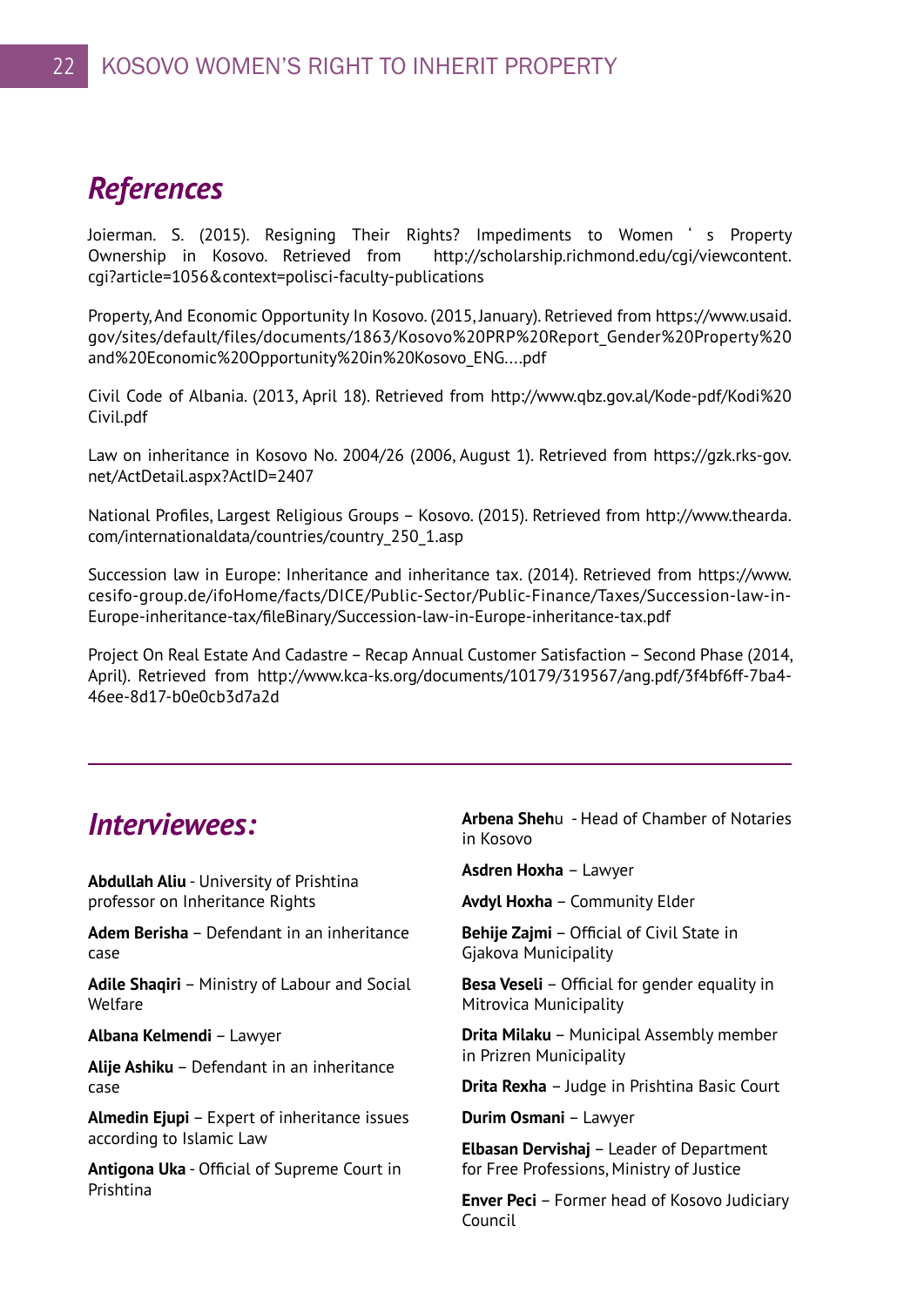### KOSOVO WOMEN'S RIGHT TO INHERIT PROPERTY 23

**Fatmir Halimi** – Notary

**Faton Bajrami** - Judge

**Feraseta Alija Pejqinoviq** - Notary

**Hajrie Aliu** – Damaged party

**Hamdi Podovorica** – Professor of Inheritance Rights in Judiciary Faculty – University of Prishtina

**Ilaz Berisha** – Defendant on inheritance case

**Isa Mehaj** - Citizen

**Isa Salihu** – Lawyer

**Isak Ademi** - Notary

**Jakup Haxhiu** – Chief of Staff in Vitia Municipality

**Kelmend Rexhepi** – Financial Official in Kllokot municipality

**Kushtrim Kaloshi** - Executive Director of ATRC

**Lirije Kajtazi** – Member of Kosovo Assembly

**Luljeta Demolli** – Executive Director of Kosovar Centre for Gender Studies

**Majlinda Ortogllava** - Municipal Assembly member in Vushtrri

**Melihate Osmani** – Director of NGO "Legjenda" in Vitia

**Mevlide Shabani** – Judge in Gjilan Basic Court

**Miradie Gashi Sheremeti** – Director of NGO "Venera"

**Mirlinda Tishuku-Sadiku** – Municipal Assembly member in Vitia

**N.N.** – Victim who left home

**Naim Qelaj** – Lawyer

**Nita Lusha** – SOS village Prishtinë

**Prenk Pepaj** – Lawyer

**Qëndresa Hajdare** – "Gruaja Hyjnore" Gjilan

**Rabishe Mazreku** – Damaged party

**Ramë Dreshaj** – Lawyer

**Safet Voca** – Lawyer in Mitrovica

**Sanije Jahiri** – Director of NGO "Fortesa" in Kamenica

**Sanja Sovrlic** – Journalist of Radio 'Mir'

**Sefadin Blakaj** – Professor of the Obligations rights in University of Prishtina and notary

**Selvije Fetahu** – Defendant in inheritance case

**Shaban Zeqiria – Judge** 

**Shaqir Vula** – Notary

**Shefki Syla** - Lawyer

**Shkodran Ramadani** – Sociologist

**Shpresa Veliqi** – Municipal Assembly member in Skenderaj

**Shukrije Berisha** – Plaintiff

**Teki Bokshi** – Lawyer from Gjakova

**Teuta Zhinipotoku** – Lawyer

**Valbona Doli-Rizvanolli** – Director of NGO "Active women in Gjakova"

**Valdete Fetahu** – Defendant on inheritance case

**Veton Rrecaj** – Lawyer

**Violeta Berisha** – Official in the Department for Integration in Ministry of Internal Affairs

**Vjollca Kadolli** – Municipal Assembly member in Vitia

**Xhemil Elshani** – Judge

**Xhevrije Peci** – Counsellor for disabled people in Prishtina

**Zenel Hasanaj** – Legal official in Office for Free Judiciary Help

**Zenel Leku** – Judge in Prishtina Basic Court

**Ziza Mehaj** – Complaining citizen